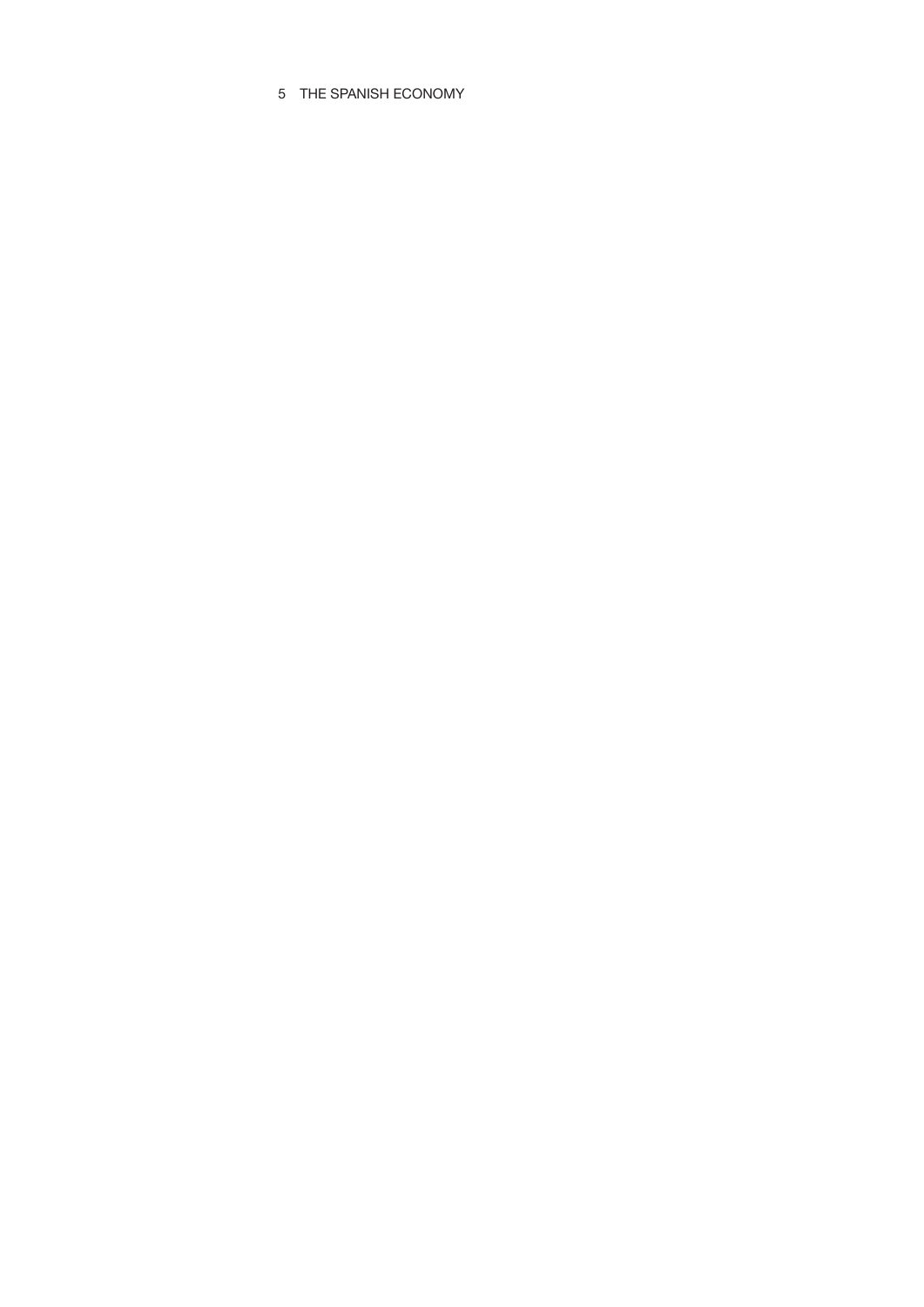# THE SPANISH ECONOMY

In 2010, activity declined slightly, by -0.1%, reflecting a negative carry-over effect deriving from the intense contraction in 2009. That said, the Spanish economy commenced its recovery in 2010, with a slight increase in activity in each quarter except for the third. As seen in Chart 5.1, the upturn in 2010 was modest in comparison with the loss of output during the recession: as against a cumulative decline in activity of almost 5 percentage points (pp) in 2008 and 2009, in 2010 activity recovered by barely 0.6 pp. In 2011 Q1 this process of slow growth continued with output growth of 0.3%. The outlook for 2011 and 2012, according to the *Spanish economic projections report* published by the Banco de España in March, is one of continuation of this gradual recovery, although the pre-crisis level of output will still not have been reached by the end of 2012.

This pace of recovery is also slower than the one observed following the recession of the early 1990s. Among other factors, this is due to the negative performance projected for government consumption and housing investment in 2011 and 2012, in comparison with 1995 and 1996, as a result of the greater intensity of the fiscal and real-estate-market adjustment in the present crisis. By contrast, the recovery in government consumption is not projected to be very different in the next two years from that seen in the mid-1990s and the contribution of net external demand to output is projected to be even higher in 2011 and 2012, despite the absence of the exchange rate instrument. The recovery in activity is therefore expected to be gradual as a result of the adjustment of the imbalances accumulated during the upturn and of the fiscal deterioration that emerged during the crisis, which are currently manifest in the need to reduce public demand to make it more consistent with the resources available, while the possibilities of an expansion in private demand are limited by the high indebtedness. In this process, the improvement in net exports will support growth and permit a reduction in the recourse to external saving. The slowness of the pick-up in activity also contrasts with the stronger recovery discernible in the euro area. Although the depth of the recession in the euro area was similar to that in Spain, in terms of the decline in output, there was a significant increase in activity in the euro area in 2010, which is expected to continue in 2011 and 2012.

The severity of the recession and slowness of the recovery have resulted in substantial excess capacity in the Spanish economy, which is manifest in a very large negative output gap and high rate of unemployment, and have had a significant negative impact on potential output.

# 1 Monetary and financial conditions

The financial strains raised the cost of financing for general government and credit institutions...

and contributed to a certain tightening of the financing conditions for firms and households, which were also affected by the increase in market interest rates

The strains in the euro area financial markets stemming from the sovereign debt crisis were reflected in a significant rise in the cost of financing for general government and credit institutions, and in greater difficulty for the latter to obtain access to wholesale markets. The strains reached a peak in November. Subsequently, the risk premiums of resident issuers have tended to fall, within a context of marked volatility, although they remain relatively high (over 200 basis points (bp) in May 2011).

The cost of bank financing for households and non-financial firms also increased from mid-2010 (see Chart 5.2). This was the result of the increase in interbank yields and, from early 2011, of a progressive passing through of the rise in the cost of financial institutions' liabilities to the margins they apply to their transactions with customers. Credit standards remained restrictive and, according to the Bank Lending Survey (BLS), tightened further, albeit moderately, in 2010 Q2, basically as a consequence of the financial strains. Subsequently they have remained unchanged, except in 2011 Q1, when they tightened again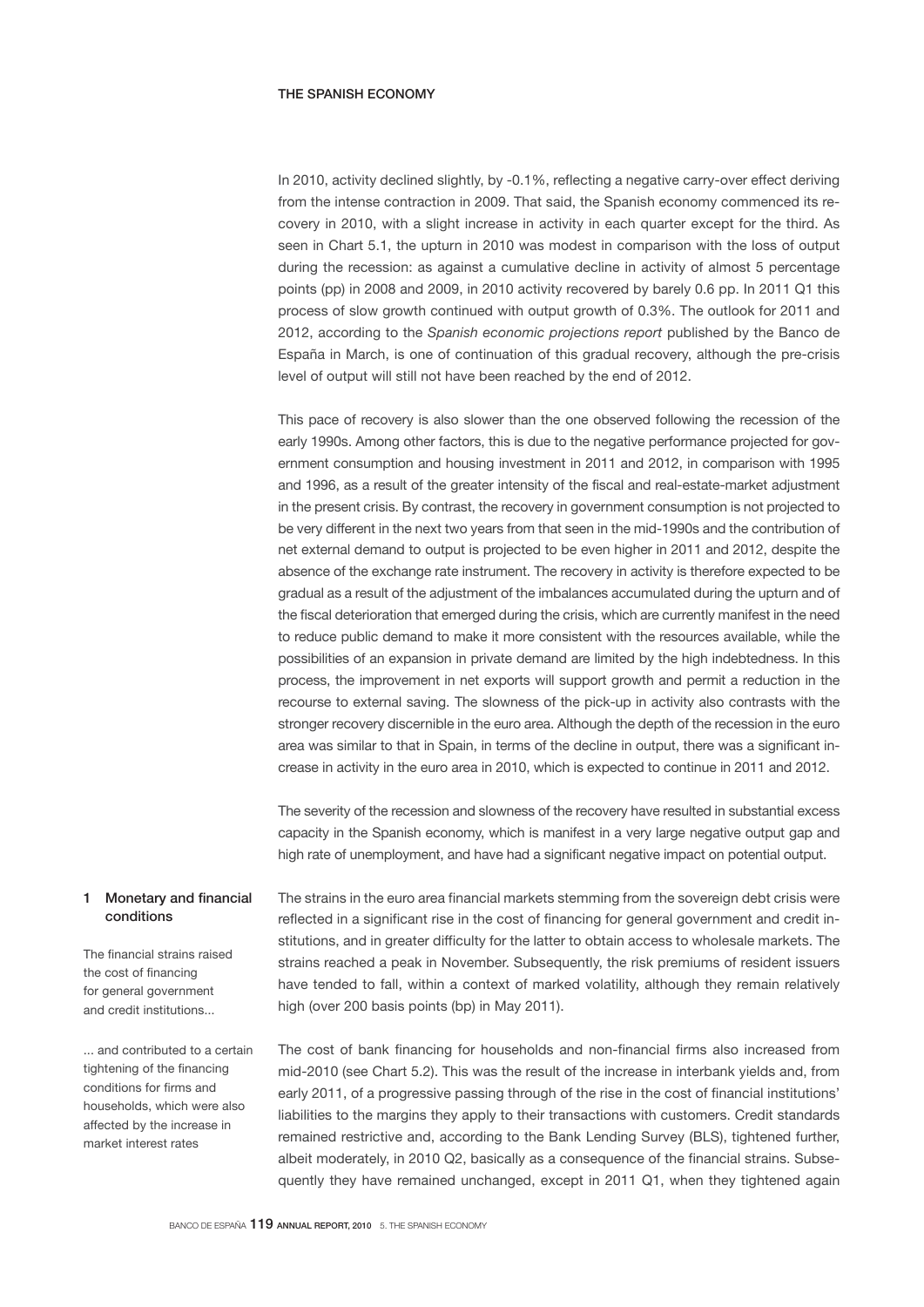# CHARACTERISATION OF THE CURRENT CYCLE (a) CHART 5.1







SPAIN'S GDP



CONTRIBUTIONS TO THE POTENTIAL GROWTH OF THE ECONOMY



POPULATION FIGURES



PRIVATE CONSUMPTION



HOUSING INVESTMENT



EXTERNAL DEMAND CONTRIBUTIONS (b)



SOURCE: INE and Banco de España.

a Forecasts in broken line.

**b** Year-on-year growth rates.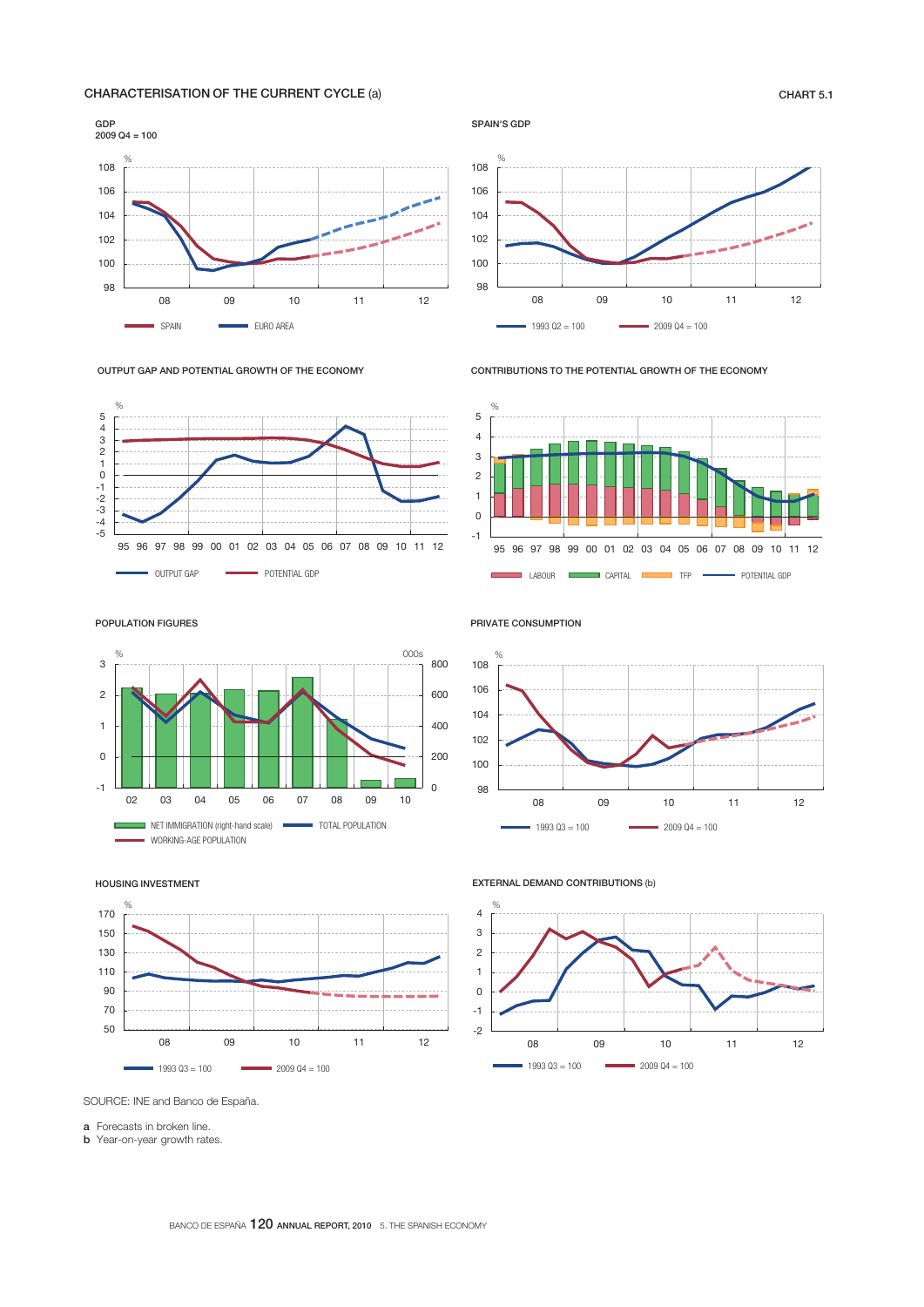# FINANCING OF RESIDENT NON-FINANCIAL SECTORS AND ASSET PRICES **CHART 5.2** CHART 5.2

#### COST OF BORROWED FUNDS



CHANGES IN SUPPLY CONDITIONS IN BANK LENDING (c) (d)







SOURCES: Ministerio de Vivienda, Datastream, MSCI Blue Book and Banco de España.

**a** The cost of equity is based on the three-stage Gordon dividend discount model.<br>**b** The interest rate on long-term fixed income is calculated as the sum of the 5-year

- The interest rate on long-term fixed income is calculated as the sum of the 5-year euro swap rate and the weighted average of the credit risk insurance premia of Spanish non-financial corporations at that same term.
- Indicator = % of institutions reporting a considerable tightening × 1 + % of institutions reporting some tightening × 1/2 % of institutions reporting some easing ×  $1/2 - %$  of institutions reporting considerable easing  $\times$  1.
- d The broken line indicates forecasts made the previous quarter by respondents.

The decline in the price of financial and real assets also contributed to the tightening of financial conditions, but the exchange rate depreciation had the opposite effect

Despite the stagnation of the debt of households and nonfinancial corporations...

somewhat in the household financing segment. The turmoil also led to a rise in the cost for non-financial firms of issuing fixed and variable-income securities.

The price of financial and real assets declined in 2010 (the IBEX 35 index fell by 17.4% and the value of housing by 3.5%, which in the latter case made a total fall from the peak values recorded in early 2008 of 13% in nominal terms and 18% in real terms). This also contributed to the tightening of financial conditions, although the depreciation of the nominal effective exchange rate had the opposite effect. In the first few months of 2011, stock markets recovered, growing by 7.5% in the period to 6 May 2011, but the price of housing fell by a further 2.6% in Q1, making a total fall of 20% in real terms, and the euro appreciated significantly.

Against this background, non-financial private sector debt continued to reflect a pattern of slow deleveraging in the case of households and selective deleveraging in that of firms. Household liabilities remained practically unchanged in 2010, although they have contracted slightly since the beginning of 2011, while in the case of non-financial corpo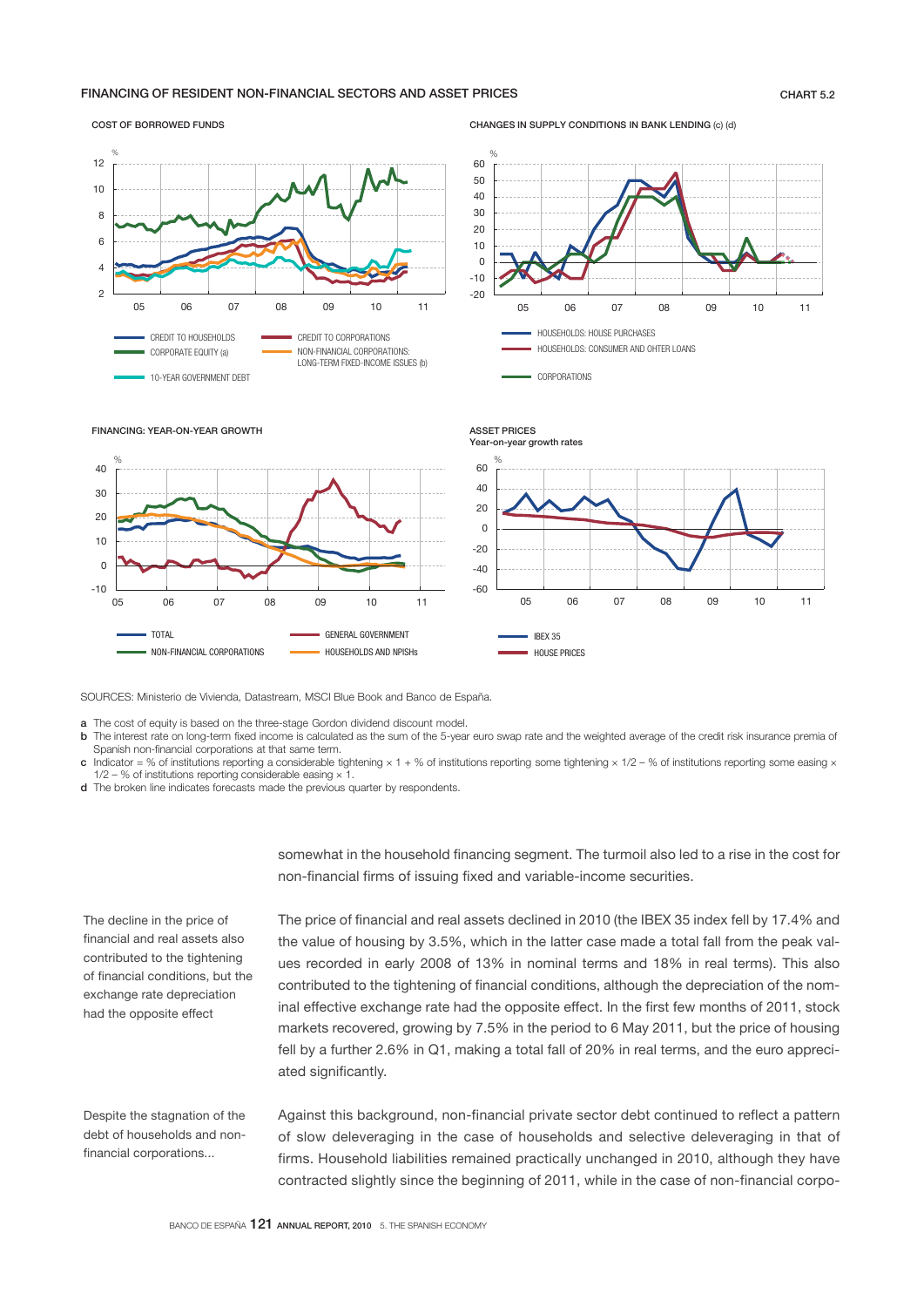rations bank lending was reduced in activities linked to the real-estate sector, while its growth was close to zero or slightly positive in other activities. The developments in bank lending and in indebtedness in general are analysed in detail by sector in Chapter 6 of this Report.

Despite the stagnation of household liabilities in the last few years, the household debt ratio has barely fallen from the high levels it reached in 2007, owing to the slackness of the sector's income. However, the associated debt burden continued to fall in 2010 as a whole, thanks to the decline in the average annual cost of outstanding debt, although interest rates began to increase in the final months of the year. In the case of non-financial corporations, the recovery in corporate earnings contributed to a larger – albeit moderate – cut in the debt ratio, and also in the associated debt burden, which was driven by the decline in the average cost of outstanding debt. That said, the corporate sector remains highly

... the household debt ratio barely changed, owing to the unfavourable performance of household income, while that of firms fell slightly

## 2 Economic policies

2.1 FISCAL POLICY

2010 marked the commencement of a vigorous fiscal adjustment, which has gone beyond the initial plans

The provisional results for 2010 show that the budget deficit targets were achieved – an important milestone for the credibility of the rest of the consolidation path

Public debt increased significantly in 2010, to 60% of GDP, which is still well below the EU average

A fiscal consolidation process was initiated in 2010. This process began with the approval in December 2009 of the State budget for 2010 and was reaffirmed by the February 2010 Stability Programme Update (SPU), which set a path to cut the deficit to 3% of GDP in 2013. In May 2010, as a consequence of the European sovereign debt crisis, the Spanish government decided to speed up the consolidation process, with more of the adjustment to be made in 2010 and 2011, while maintaining the target of a budget deficit of 3% of GDP in 2013. The deficit cutting path was thus adjusted to 9.3% of GDP in 2010 (as against the 9.8% initially planned), 6% in 2011 (as against the target of 7.5% of GDP established in the January 2010 SPU) and 4.4% in 2012 (as against the previous level of 5.3%).

leveraged, although the situation varies from sector to sector (see Box 6.2).

The provisional budget outturn data for general government as a whole for 2010 show an improvement of 0.1 pp on the target of 9.3% of GDP, which would mean that the deficit was cut by almost 2 pp with respect to 2009 (see Table 5.1). This result was based on an increase of 1 pp in the revenue-to-GDP ratio and a fall in the spending ratio of 0.8 pp. The adjustment was focused on capital expenditure, which was reduced by 1 pp of GDP, and final consumption expenditure (compensation of employees and inputs), which contributed 0.5 pp. Other spending items, such as subsidies and current and capital transfers moderated significantly, but were higher than initially planned. By contrast, social benefits rose by 0.7 pp of GDP, given the inertia of spending on pensions and the high degree of persistence of spending on unemployment benefits. On the revenue side, the strong growth in indirect taxes (in particular, in VAT receipts) offset the less dynamic performance of direct taxes and social contributions. Notable by sector were the improved performance of central government in relation to the target set, the disappearance of the traditional social security surplus and the failure by regional and local governments to comply with their targets.

Partly on account of this large deficit, public debt increased significantly, from 53.3% of GDP in 2009 to 60.1% in 2010, although, given the favourable starting situation it remained well below the EU average. The increase in debt was due to the high budget deficit, which was partly offset by the effect on the debt ratio of positive nominal GDP growth (0.5 pp of GDP) and by the deficit-debt adjustments (2 pp of GDP). The interest burden associated with this level of debt reached 1.9% of GDP in 2010, increasing by somewhat more than 0.1 pp of GDP with respect to 2009, owing to the larger volume of outstanding debt, despite a slight fall in the implicit financing rate. In the coming years, given the expected trend in public debt and interest rates, the interest burden will continue to rise relative to GDP, which will increase the magnitude of the fiscal drive needed to reduce the budget deficit.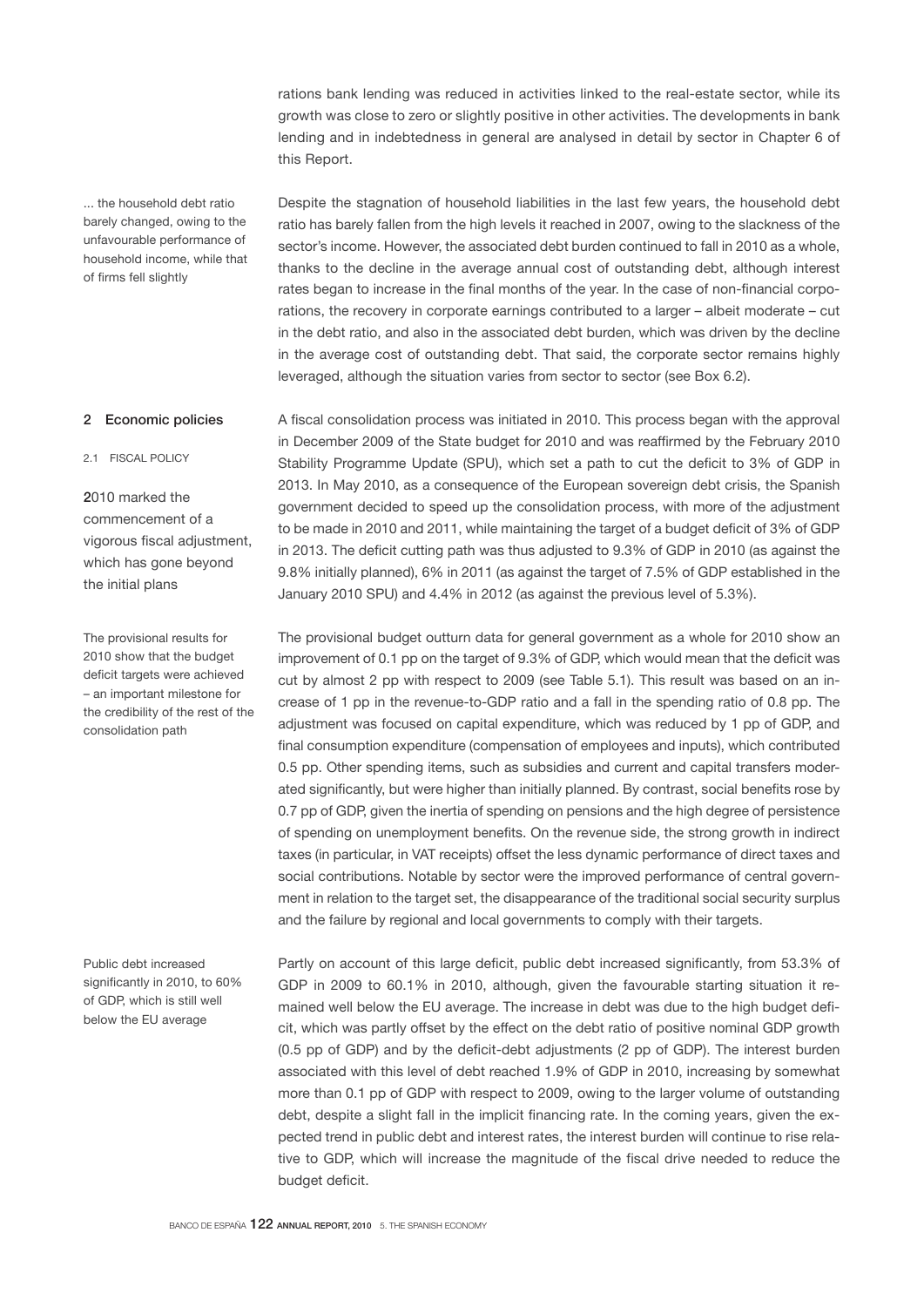### MAIN GENERAL GOVERNMENT NON-FINANCIAL TRANSACTIONS TABLE 5.1

% of GDP

|                                                     | 2005 | 2006 | 2007 | 2008   | 2009    | 2010   |
|-----------------------------------------------------|------|------|------|--------|---------|--------|
| 1 NON-FINANCIAL RESOURCES                           | 39.4 | 40.4 | 41.1 | 37.1   | 34.7    | 35.7   |
| Current resources                                   | 38.6 | 39.7 | 40.6 | 36.9   | 34.7    | 35.7   |
| Taxes on products and imports                       | 12.2 | 12.3 | 11.7 | 9.9    | 8.7     | 10.1   |
| Taxes on income and wealth                          | 10.9 | 11.7 | 12.9 | 10.8   | 9.6     | 9.4    |
| Social contributions                                | 12.9 | 12.9 | 13.0 | 13.2   | 13.3    | 13.2   |
| Other current resources (a)                         | 2.6  | 2.8  | 3.0  | 3.0    | 3.1     | 3.1    |
| Capital resources (b)                               | 0.8  | 0.7  | 0.5  | 0.2    | $-0.1$  | 0.0    |
| 2 NON-FINANCIAL USES (c)                            | 38.4 | 38.4 | 39.2 | 41.3   | 45.8    | 45.0   |
| Compensation of employees                           | 10.0 | 10.0 | 10.2 | 10.9   | 11.9    | 11.7   |
| Other final consumption expenditure                 | 7.6  | 7.6  | 7.7  | 8.2    | 8.8     | 8.5    |
| Social benefits other than social transfers in kind | 11.6 | 11.5 | 11.6 | 12.4   | 14.5    | 15.2   |
| <b>Subsidies</b>                                    | 1.0  | 1.0  | 1.1  | 1.1    | 1.1     | 1.1    |
| Interest (c)                                        | 1.8  | 1.6  | 1.6  | 1.6    | 1.8     | 1.9    |
| Other transfers                                     | 1.5  | 1.6  | 1.5  | 1.6    | 1.9     | 1.7    |
| Capital uses                                        | 4.9  | 5.1  | 5.4  | 5.4    | 5.9     | 4.9    |
| Gross capital formation                             | 3.6  | 3.7  | 4.0  | 3.9    | 4.4     | 3.7    |
| Other capital uses (d)                              | 1.4  | 1.3  | 1.4  | 1.5    | 1.5     | 1.2    |
| 3 NET LENDING (+) OR NET BORROWING (-) (c) (3=1-2)  | 1.0  | 2.0  | 1.9  | $-4.2$ | $-11.1$ | $-9.2$ |
| <b>MEMORANDUM ITEMS:</b>                            |      |      |      |        |         |        |
| Final consumption                                   | 18.0 | 18.0 | 18.4 | 19.5   | 21.1    | 20.8   |
| Primary surplus                                     | 2.8  | 3.7  | 3.5  | $-2.6$ | $-9.4$  | $-7.3$ |
| Gross debt (c)                                      | 43.0 | 39.6 | 36.1 | 39.8   | 53.3    | 60.1   |

SOURCE: Structural indicators of the Spanish economy and the EU, Banco de España.

a Includes gross operating surplus.

The adjustment of the budget deficit in 2010 was essentially

structural

b The negative sign in 2009 is due to the adjustment for uncertain revenue included with that sign in these resources.

c According to the Excessive Deficit Procedure methodology.

d Includes net acquisitions of non-financial non-produced assets.

The structural improvement in government finances more than offset the negative contribution of the business cycle and the interest burden (see Chart 2.2). Primary structural spending was reduced by somewhat more than 1 pp of GDP, basically due to the withdrawal of the stimulus measures that affected 2009 (see Table 5.2), while tax rises and the withdrawal of temporary revenue-side measures contributed 2 pp of GDP. Despite this improvement, the structural government deficit remained high in 2010, at around 8% of GDP.

The budget results for 2010 show that the main risks of deviation are associated, first, with the behaviour of regional and local government...

The budget results for 2010 show that the main risks in future will be associated, first, with the behaviour of regional and local governments. In this respect, fiscal discipline among regional and local governments, in particular the former, depends crucially on strict compliance with a measure adopted in 2010: approval by the Fiscal and Financial Policy Council of the criteria to be followed by the Ministry of Economic Affairs and Finance when authorising regional government debt operations during the period 2010-13. These criteria lay down two general rules: the indebtedness of regional governments must be in line with the deficit-reduction path; and no operation will be authorised that increases the level of indebtedness of a regional government until the Fiscal and Financial Policy Council has issued a favourable report on its rebalancing plan. These criteria were applied for the first time in November 2010 and affected two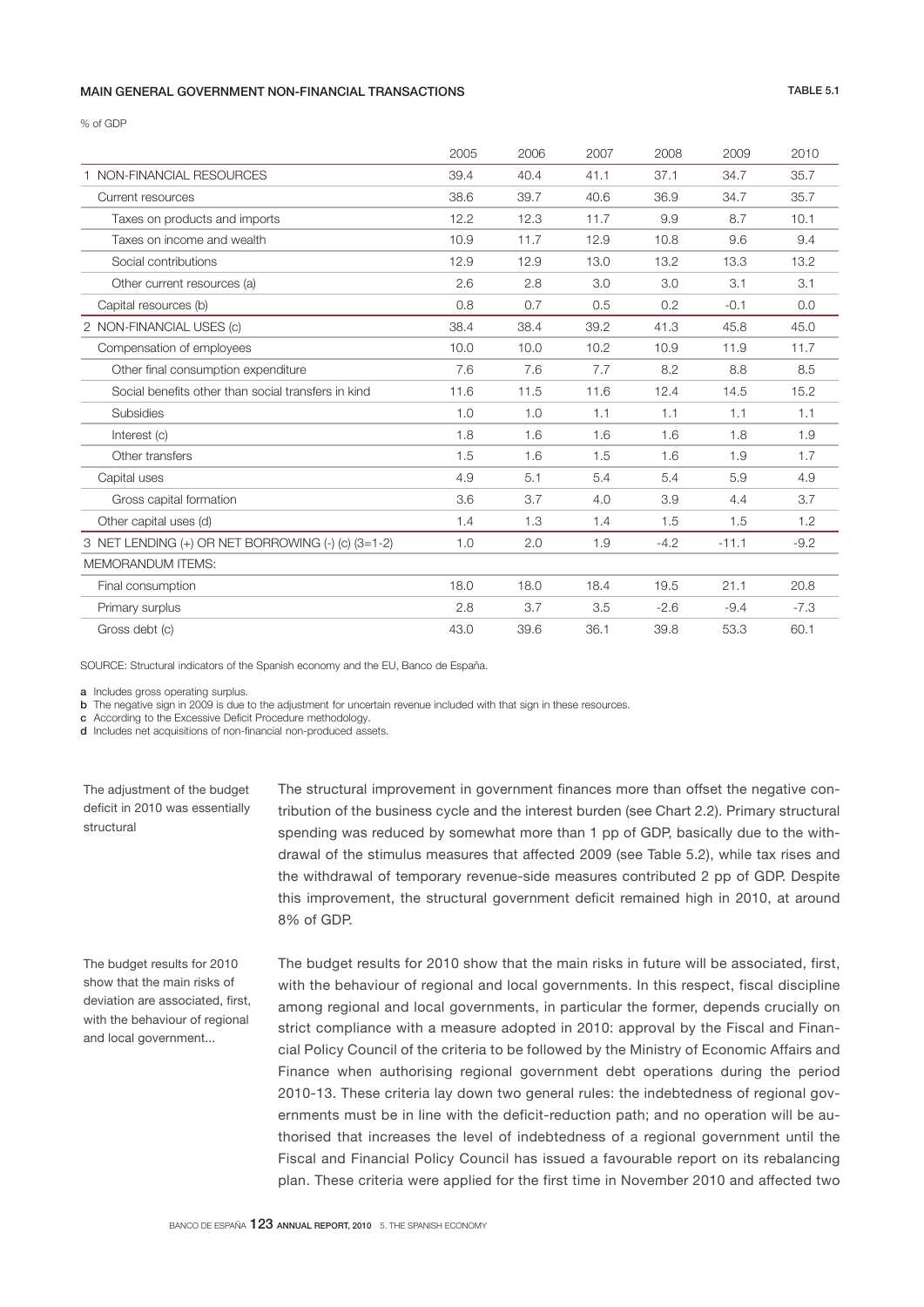# FACTORS EXPLAINING CHANGES IN THE CYCLICALLY ADJUSTED GENERAL GOVERNMENT BALANCE IN SPAIN (a)

TABLE 5.2

Percentage of trend GDP

| Increase (+)/Reduction (-)                                  | 2010   | 2011   |
|-------------------------------------------------------------|--------|--------|
| Cyclically adjusted general government balance              | 2.8    | 2.9    |
| Interest payments                                           | 0.1    | 0.3    |
| Cyclically adjusted general government primary balance      | 2.9    | 3.2    |
| BREAKDOWN OF THE CYCLICALLY ADUSTED PRIMARY BALANCE         |        |        |
| Total revenues                                              | 1.6    | 0.9    |
| Total taxes and social contributions                        | 1.6    | 0.6    |
| Legislative changes                                         | 1.3    | 0.7    |
| Progressiveness                                             | 0.0    | 0.1    |
| Decoupling of the tax base from GDP                         | $-0.1$ | $-0.1$ |
| Residual (unexplained effects)                              | 0.3    | $-0.1$ |
| Other revenues                                              | $-0.1$ | 0.2    |
| Primary expenditure                                         | $-1.4$ | $-2.3$ |
| Social benefits                                             | 0.5    | $-0.1$ |
| Of which: retirement pensions                               | 0.3    | 0.2    |
| Of which: unemployment benefits                             | 0.1    | $-0.1$ |
| <b>Subsidies</b>                                            | 0.0    | $-0.3$ |
| Compensation of employees                                   | $-0.3$ | $-0.6$ |
| Inputs                                                      | $-0.3$ | $-0.3$ |
| Public investment                                           | $-0.7$ | $-0.8$ |
| Other expenditure                                           | $-0.5$ | $-0.3$ |
| Memorandum items:                                           |        |        |
| General government balance (as a percentage of nominal GDP) | 1.9    | 2.9    |
| Cyclical component (as a percentage of nominal GDP)         | $-0.9$ | $-0.1$ |

SOURCE: Banco de España.

a The fiscal balance is presented in accordance with the Excessive Deficit Protocol definition.

regional governments, Murcia and Castile-La Mancha, which had to specify their mandatory adjustment plans. Likewise, a measure was approved in 2010 that only allows local governments to seek long-term public or private credit in 2011 if their debt does not exceed 75% of their revenues and the credit is to be used for investment already in progress, or else for co-funded projects. Also, homogeneous regional government data on the budget outturn for the previous quarter were published for the first time in December 2010. This practice, which has continued at the beginning of 2011 and will be repeated on a quarterly basis, amounts to a significant advance in terms of transparency.

The magnitude, nature and composition of the spending cuts needed to achieve the targets set mean that their fulfilment is uncertain. First, a significant proportion of public spending in Spain is associated with items that have traditionally displayed significant upward inertia, such as spending on education, health and pensions. Second, spending on unemployment benefits, against a background of very high rates of unemployment, amounted to 3 percentage points of GDP in 2010, the highest level in the euro area. The saving measures proposed should be specific and must be accompanied by considerations of efficiency in the provision of services and by further structural reforms, like the recent pensions reform (see Box 2.3). ... and, second, with the inertia observed in certain spending items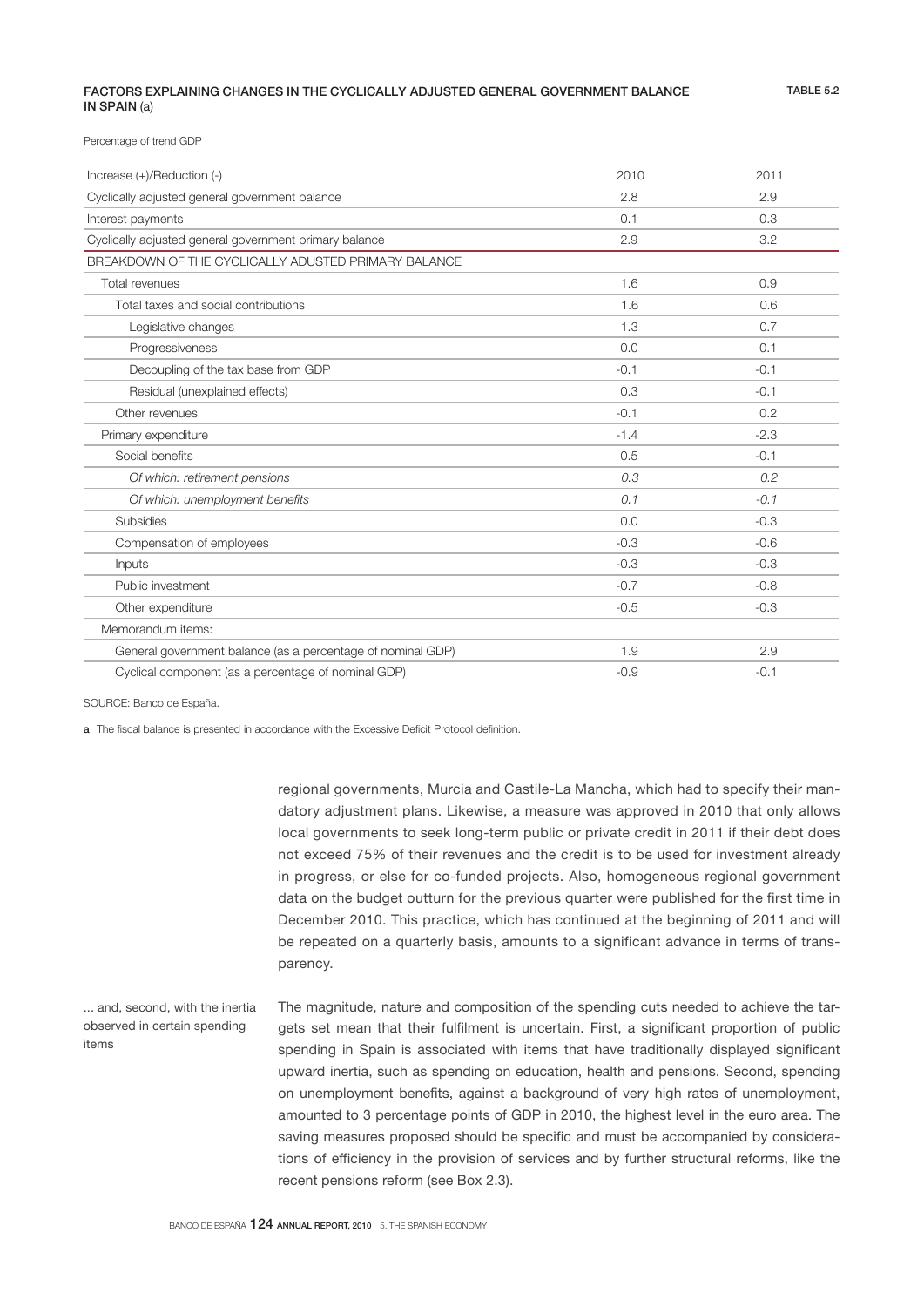The recent updated Stability Programme sets an appropriate consolidation path, which must be strictly complied with

# 2.2 OTHER ECONOMIC POLICIES

Certain demand policies introduced during the crisis were withdrawn in 2010...

... and certain structural reforms were introduced, among which that of the labour market, with the aim of reducing duality and wage rigidity, was notable

the period 2011-14. This SPU confirms the budget consolidation path to 2013 approved in May 2010, which, if complied with, will enable the Stability Pact limits to be complied with, in accordance with the recommendations of the European Council. The general government deficit would stand at 3% of GDP in 2013 and the public debt-to-GDP ratio would stabilise at slightly below 70% of GDP in 2012-13, up from 60.1% in 2010. The SPU also presents the deficit target for 2014 (2.1%), when it is planned to reduce public debt to 68.9% of GDP. If these targets are achieved, the strategy proposed in May 2010 of bringing forward to 2010 and 2011 70% of the structural adjustment for the whole of the period 2009-13 would be validated. In addition, from the viewpoint of the quality of public finances, of the total adjustment to be made in the period 2009-13, 65% comes from spending reductions, and 35% from the adjustment of government consumption (21% of the total from the reduction of compensation of employees). However, the April 2011 SPU is based on a macroeconomic scenario that entails relatively high GDP growth rates and if these are not confirmed the achievement of the fiscal projections would be complicated. In this respect, the SPU includes a commitment to comply with the government deficit reduction targets even if the actual macroeconomic scenario is less favourable than the one envisaged.

On 28 April 2011 the government presented a new Stability Programme Update (SPU) for

The year 2010 was characterised by the gradual withdrawal of certain policies designed to sustain short-term demand that had been introduced during the crisis. However, the resources used to finance productive investment and the working capital of SMEs and the self-employed, through different ICO facilities, were maintained. In addition, a new programme of ICO financing at market prices was approved for the period 15 June 2010 to 31 December 2011, under which direct loans were granted to the self-employed and SMEs, with the credit risk involved assumed by the ICO. From its launch until March 2011, around 3,000 applications were approved under this programme, with an average amount of €40,000.

In addition, certain structural reforms were introduced, including notably the labour market reform. The aims of this reform, approved through an emergency procedure in June and ratified by Parliament in September, include the reduction of duality and wage rigidity, two of the main structural problems in the Spanish labour market. The main changes made by this Law are, first, improvement in the actual possibilities of wage opt-out, so that, following the reform, this is permitted if the firm and workers agree to it, irrespective of the provisions of the higher-level agreement. Second, the encouragement of permanent hiring, by increasing the possibilities for objective dismissal, through redefining the economic grounds (which now include the current or anticipated adverse situation of the firm), and by significantly widening the eligibility criteria for employment-promoting contracts (with lower firing costs). New limits are established for temporary hiring, the maximum duration of a contract for a specific task being limited to two years, which can be extended to three by agreement, and the costs of termination of temporary contracts are increased, to 12 days per year worked in 2015. Private employment agencies are permitted to act in the labour intermediation process, in cooperation with the public employment service, which should facilitate the process of matching job offers with job seekers. Finally, the possibilities for making applications for suspension of contracts or short-time working are widened, with the aim of smoothing employment adjustments.

The evidence on the impact of the reform is still limited

It is still too early to assess the extent to which the aims of the Law are being achieved, given the short period since its approval and the difficulty in untangling its influence from other developments in recent months relating to the cycle. The greater possibili-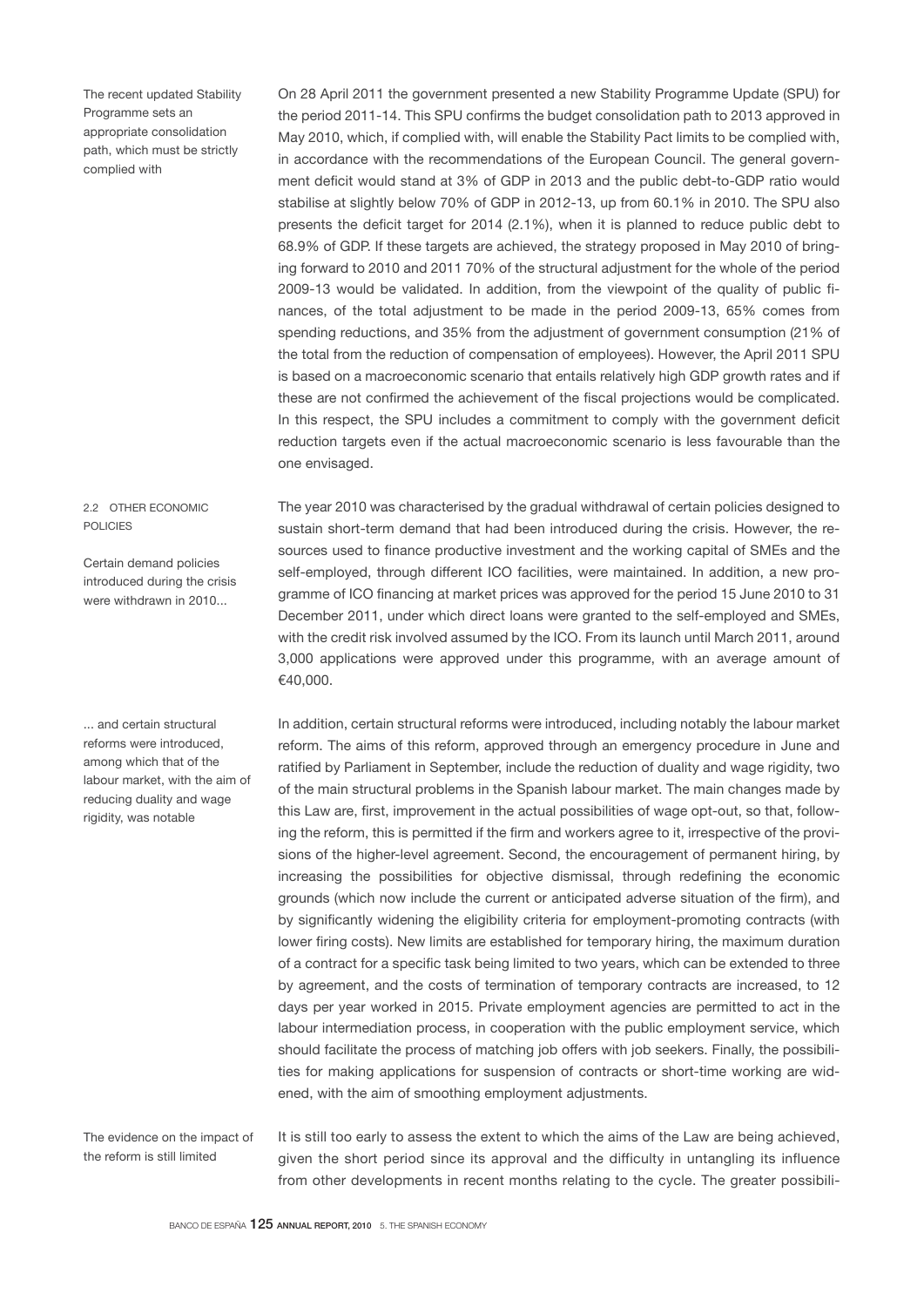# LABOUR MARKET: SOME IMPORTANT INDICATORS TABLE 5.3

|      |       |                        | PERMANENT AND PART-TIME HIRING (a)       |                                      |                        | APPLICATION FOR SHORT-TIME<br>WORKING (c) | OBJECTIVE |                          |  |
|------|-------|------------------------|------------------------------------------|--------------------------------------|------------------------|-------------------------------------------|-----------|--------------------------|--|
|      |       | Total<br>permanent (a) | Permanent<br>employment<br>promoting (a) | Temporary<br>employment<br>ratio (b) | Part-time<br>ratio (b) | Number of<br>employees                    | Weights   | DISMISSAL (d)            |  |
| 2000 |       | 8.7                    | $\overline{\phantom{0}}$                 | 32.2                                 | 8.0                    | 1,282                                     | 2.1       | $\overline{\phantom{0}}$ |  |
| 2001 |       | 9.3                    | $\overline{\phantom{0}}$                 | 32.2                                 | 8.1                    | 771                                       | 0.6       | 18.2                     |  |
| 2002 |       | 9.0                    | 4.7                                      | 31.8                                 | 8.3                    | 1,268                                     | 1.8       | 18.1                     |  |
| 2003 |       | 8.7                    | 4.4                                      | 31.8                                 | 8.4                    | 2,008                                     | 2.4       | 14.0                     |  |
| 2004 |       | 8.7                    | 3.9                                      | 32.5                                 | 9.1                    | 525                                       | 0.9       | 11.6                     |  |
| 2005 |       | 9.0                    | 1.7                                      | 33.3                                 | 12.3                   | 850                                       | 1.2       | 10.6                     |  |
| 2006 |       | 11.8                   | 3.9                                      | 34.0                                 | 12.1                   | 157                                       | 0.3       | 8.9                      |  |
| 2007 |       | 11.9                   | 4.6                                      | 31.7                                 | 12.1                   | 226                                       | 0.4       | 7.7                      |  |
| 2008 |       | 11.5                   | 3.5                                      | 29.3                                 | 12.3                   | 2,675                                     | 1.8       | 10.6                     |  |
| 2009 |       | 9.4                    | 1.6                                      | 25.4                                 | 13.3                   | 20,591                                    | 3.7       | 15.2                     |  |
| 2010 |       | 8.5                    | 1.9                                      | 24.9                                 | 14.0                   | 38,136                                    | 12.7      | 18.3                     |  |
| 2009 |       |                        |                                          |                                      |                        |                                           |           |                          |  |
|      | Q1    | 11.1                   | 1.8                                      | 25.4                                 | 13.2                   | 4,843                                     | 2.6       | 15.3                     |  |
|      | Q2    | 9.6                    | 1.7                                      | 25.2                                 | 13.5                   | 6,948                                     | 4.8       | 15.4                     |  |
|      | Q3    | 8.3                    | 1.5                                      | 25.9                                 | 12.8                   | 5,640                                     | 5.2       | 14.8                     |  |
|      | Q4    | 8.6                    | 1.5                                      | 25.1                                 | 13.9                   | 3,160                                     | 2.8       | 15.1                     |  |
| 2010 |       |                        |                                          |                                      |                        |                                           |           |                          |  |
|      | Q1    | 9.6                    | 1.6                                      | 24.4                                 | 14.0                   | 3,304                                     | 4.2       | 16.3                     |  |
|      | Q2    | 8.7                    | 1.5                                      | 24.9                                 | 14.2                   | 2,517                                     | 3.7       | 17.1                     |  |
|      | Q3    | 7.5                    | 1.7                                      | 25.6                                 | 13.4                   | 10,096                                    | 18.0      | 18.7                     |  |
|      | Q4    | 8.4                    | 2.7                                      | 24.8                                 | 14.2                   | 22,219                                    | 22.8      | 21.6                     |  |
| 2011 |       |                        |                                          |                                      |                        |                                           |           |                          |  |
|      | Q1(e) | 9.4                    | 2.0                                      | 24.8                                 | 14.8                   | 9,930                                     | 22.4      | 24.1                     |  |

SOURCE: Ministerio de Trabajo e Inmigración and INE.

a The weight of this type of hiring in total hiring.

**b** Ratio to EPA employees.

c Number of workers affected by an application for short-time working and their weight in the total number of workers subject to all types of labour force adjustment applications.

- d Initial benejciaries of contributory benejts as a result of an objective dismissal as a percentaje of all benejciairies as a result of dismissals or applications for labour force reduction.
- e 2011 Q1 only covers January and February in the case of objective dismissals.

ties for wage opt-outs should result in more moderate wage settlements, but this, as mentioned below, was not apparent in the first few months of 2011. At the end of 2010 an increase in hiring based on employment-promoting contracts was detected, in line with expectations, although the total number of permanent contracts has barely increased (see Table 5.3). Finally, there was a rise in applications for short-time working in the second half of 2010, in line with the new incentives provided by the reform, and there is also some evidence of an increase in the percentage of dismissals on objective grounds.

This reform was supplemented by subsequent developments which combine incentives for short-term hiring with changes to active policies

Following the approval of this Law certain additional measures were introduced in relation to the labour market. Inter alia, the use of part-time contracts for certain groups is promoted and there are plans to design individualised programmes to improve the employability of the groups most affected by the crisis.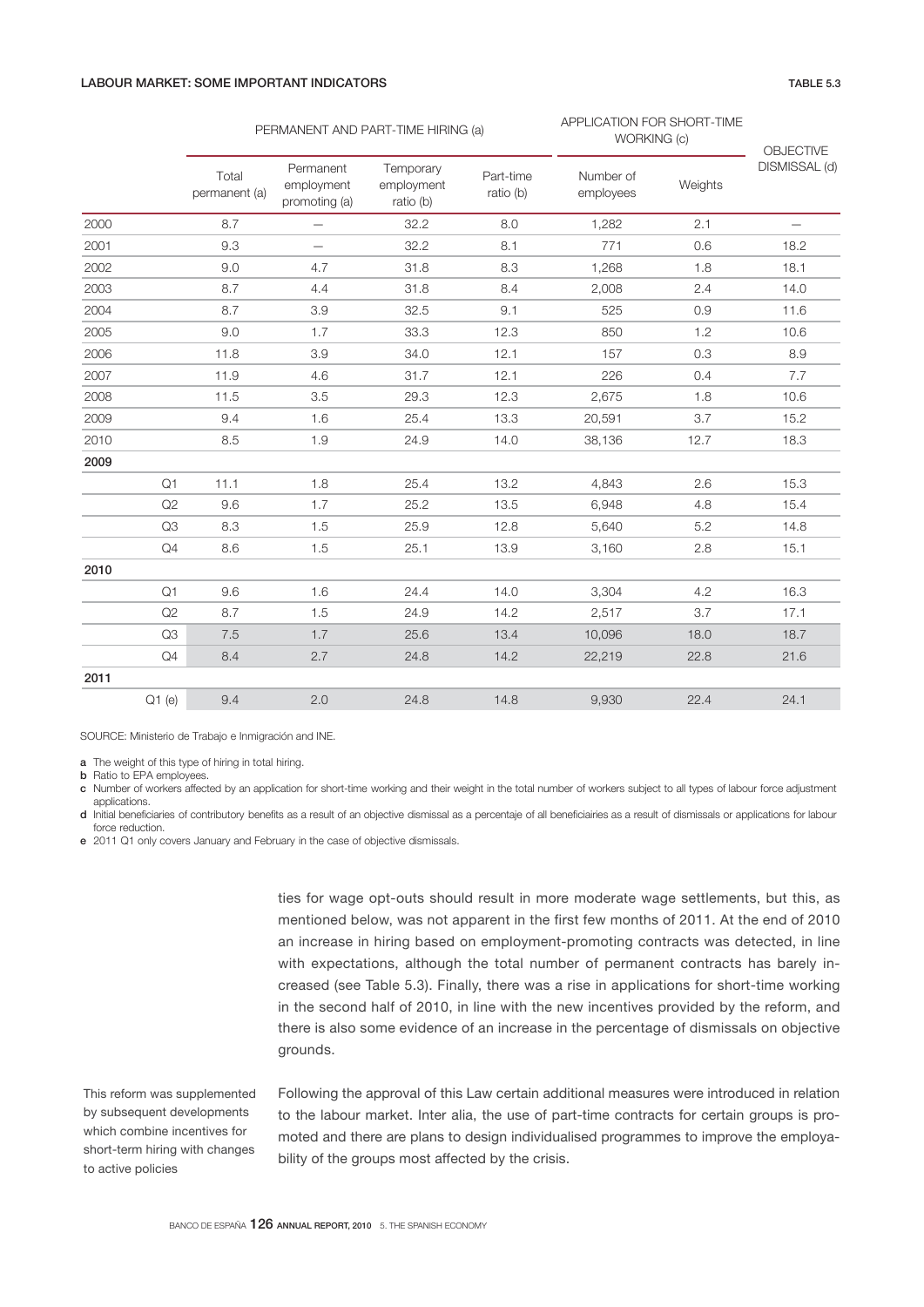As regards other policies, noteworthy were the elimination of the housing deduction for incomes above a certain level, the approval of the retail trade law...

As regards other reforms, notable, first, are the measures approved to make the purchase and rental of housing fiscally comparable, through the elimination of the deduction for house purchase for incomes above a certain threshold and the equalising of the deductions for purchase and rental for other incomes from 1 January 2011. This reform amounts to significant progress in tax neutrality with respect to the two ways of possessing housing, which is especially necessary in the case of Spain owing, among other aspects, to the low weight of rented housing and the perverse effects of this on worker mobility.

In addition, the Law on default<sup>1</sup> was amended in order to limit the power of general government and large firms when establishing payment conditions, which during the crisis appear to have had a particularly adverse impact on the liquidity of SMEs and the self-employed. Also, the process of transposition of the Services Directive continued in 2010, with the approval of the Law to Reform the Retail Trade Law, which reduces the administrative burden of setting up retail establishments, although the regional governments have retained most of the regional licences required for the opening of large retail outlets.

In February 2011 the sustainable economy Law was approved, which includes, inter alia, a set of measures designed to reduce the time needed to start up a business that has already been incorporated. Given that the most onerous part, in terms of time and money, of the process of creating a firm is precisely that of starting up the business, implementation of the measures envisaged in this Law could simplify this process considerably.

With regard to the regulatory environment, the sustainable economy Law establishes certain principles of good regulation. To apply these principles, the Law requires that an exante analysis be carried out of the regulatory impact of every initiative, as well as an expost analysis to verify the achievement of its aims. In addition, modification of the organisational structure of the National Energy Commission, the Telecommunications Market Commission and the National Postal Sector Commission is proposed, with a reduction in the number of board members in each case, the establishment of a non-renewable 6-year term, a prohibition on the attendance of members of the government or senior management at board meetings and the acts of these regulatory bodies concluding administrative proceedings. Together these changes may give these regulatory bodies greater independence. Also, among measures to reform the financial market, in line with international agreements to increase transparency and enhance corporate governance, the sustainable economy Law amends the Securities Market Law so that listed companies make available to their shareholders a remuneration report to be approved by the shareholders in general meeting.

As regards the energy sector, measures were adopted at the end of the year to contain the creation of future tariff deficits and the Electricity Debt Amortisation Fund (FADE, by its Spanish initials) was set up during the year, with the object of providing liquidity to electricity utilities through securitisation of the accumulated debt deriving from the tariff deficit. In addition, a reduction in subsidies for renewable energy was approved. $2$ Finally, in the context of the fiscal consolidation process a programme of partial privatisations was announced, which would affect both the management of airports and lotteries.

... as well as the approval of the sustainable economy Law, which includes, among other measures, simplification of the administrative steps involved in starting up a business activity and an improvement in the regulatory environment

Finally, the approval of measures to moderate the increase in the tariff deficit and the promotion of a privatisation programme is also noteworthy

<sup>1</sup> Law 15/2010 of 5 July 2010 on measures to combat default in commercial transactions.

<sup>2</sup> For photovoltaic installations the premiums and the hours eligible for premiums have been reduced.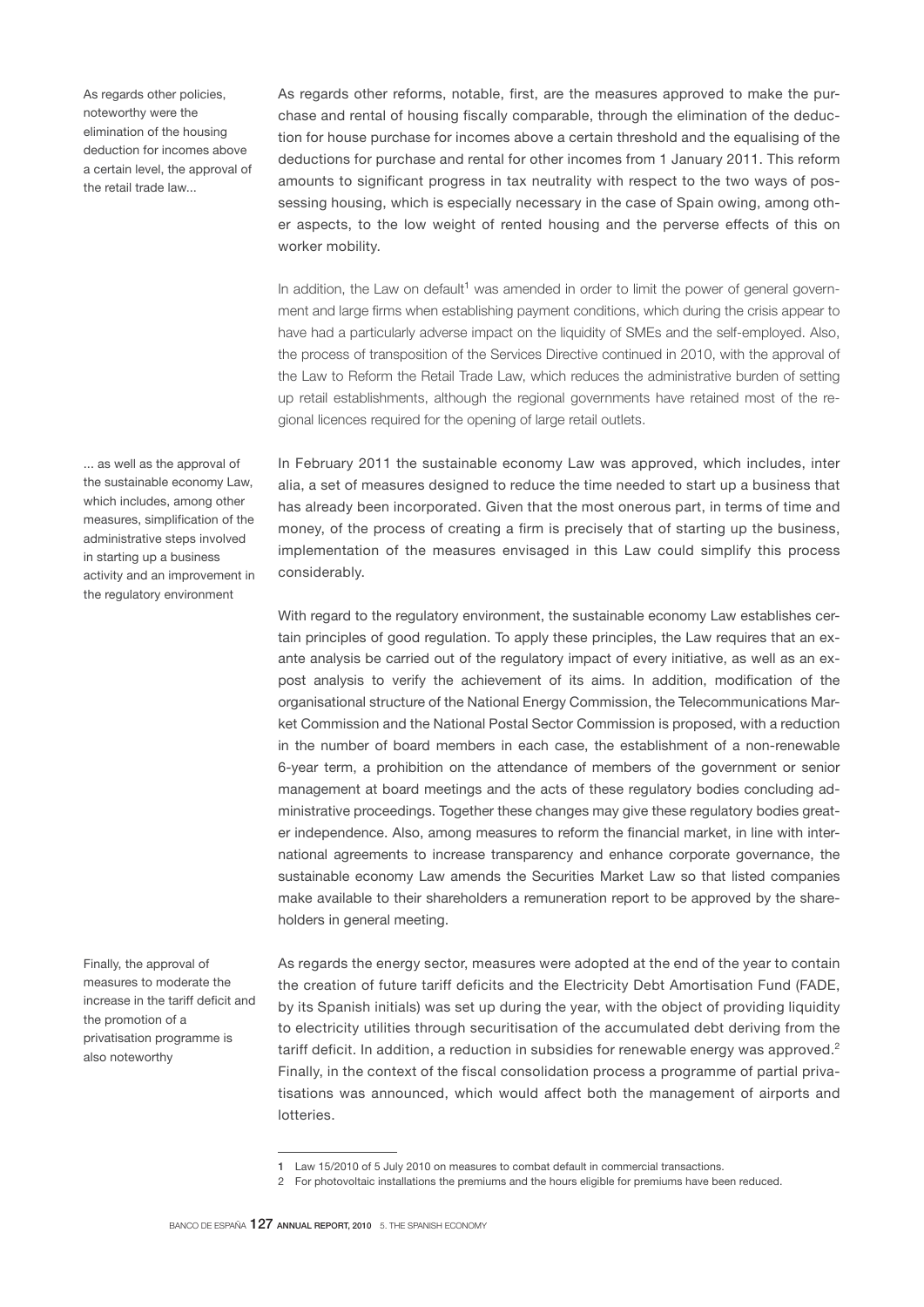# 3 Demand

#### 3.1 NATIONAL DEMAND

National demand continued to adjust in 2010, but at a more moderate pace compared with 2009

The path of private consumption over the year was bumpy, owing to the bringing forward of spending caused by the VAT increase in July

Household income fell...

... which led households to smooth their consumption using their savings

Residential investment continued to decline owing to the low level of commencement of new projects and the stock of unsold housing is still very high

The adjustment of national demand, which had been very intense in 2009, continued in 2010, albeit at a more moderate pace, of -1.1% (see Table 5.4). This slowdown in the decline in domestic agents' spending was the result of opposite movements in its public and private components.

Private consumption, which grew by 1.2%, behaved irregularly in 2010, since certain temporary factors (including notably the rise in VAT rates on 1 July) led to a shift in the timing of spending decisions, which tended to be concentrated in the first half of the year (see Chart 5.3). This phenomenon particularly affected the acquisition of durables, whose timing was also influenced by the extension to the first half of the subsidies for new car purchases. In the year as a whole, car purchases fell, although the consumption of durable goods grew moderately.

Household disposable income declined by 4.4% in real terms, the largest fall in recent decades (see Chart 5.4). This decline, which contrasts with the increase of 1.6% in 2009, is explained by the confluence of various factors. First, the change in fiscal policy stance moderated the contribution of general government to household income, while the boost provided in 2009 by net interest income was reversed in 2010, with income deducted from households, since interest receipts declined to a greater extent than interest payments. In addition, wage income fell again, since the lower intensity of job destruction was offset by the greater wage moderation in the private sector and the cut in the wages of public-sector employees. Finally, the decline in nominal income, by -1.1%, was exacerbated by the loss of purchasing power deriving from the rise in inflation.

Despite the fall in real income, consumption rose modestly. In the context described of deteriorating income, this led to a sharp fall in the household saving rate, which stood at 13.1% at end-2010, down almost 5 pp from 2009, although still somewhat above its historical average level. This seems to reflect the desire of households to smooth their consumption, by lowering their saving rate from the high levels of 2008 and 2009. This cushioning role for savings has been underpinned by a certain stabilisation in consumer confidence, partly influenced by the moderation in the rate of deterioration of the labour market, although uncertainty remained high and confidence was sensitive to various events, such as the strains in the sovereign debt market and, in 2011, the rise in oil prices and interest rates. In this respect, against a background of continued declines in real income, the rise in consumption in 2011 will be marginal. This, at least in the short term, will not prevent a further fall in the saving rate, until there is some sign of a recovery in income.

Last year residential investment remained very weak, as a consequence of the gradual stabilisation of housing starts at very low levels, while a larger number of houses continued to be completed (see Chart 5.5). This led to a further decline in the volume of construction in progress, the growth rate of which stood at around -17%. The execution of new residential projects continued to be curbed in 2010 by the slackness of demand and by the presence of a significant volume of unsold housing, which led housing starts to stand at around 125,000, approximately one-sixth of their level just three years earlier. However, the convergence in recent quarters between starts and completions points towards stabilisation of the rate of housing construction and, therefore, of residential investment towards the end of this year.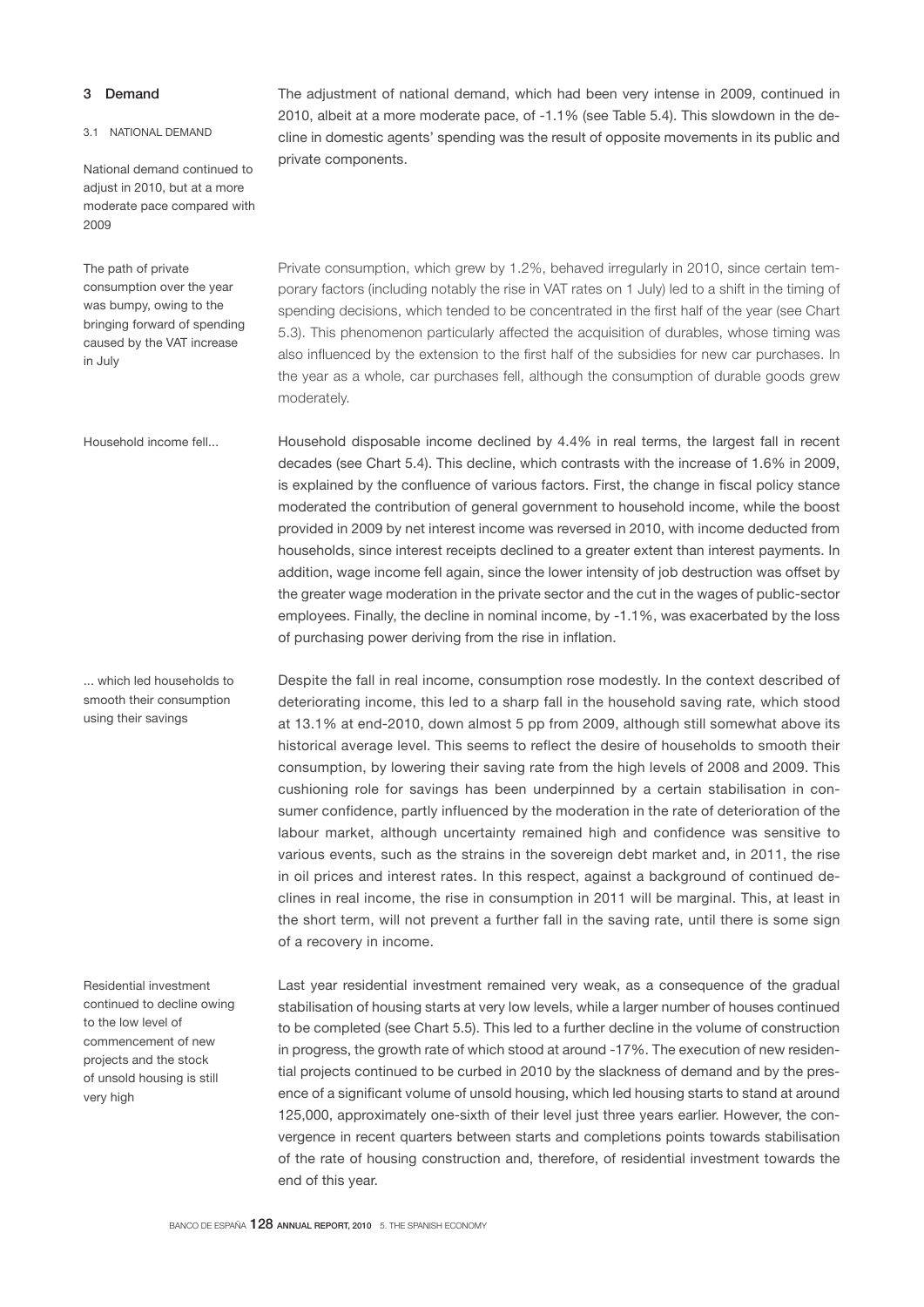# CONSUMPTION AND GROSS FIXED CAPITAL FORMATION BY INSTITUTIONAL SECTOR TABLE 5.4

|                                   |       | % of GDP (a) |      |      | RATE OF CHANGE (b) |         |         |         |  |
|-----------------------------------|-------|--------------|------|------|--------------------|---------|---------|---------|--|
|                                   | 2000  | 2010         | 2005 | 2006 | 2007               | 2008    | 2009    | 2010    |  |
| NATIONAL DEMAND                   | 103.1 | 102.2        | 5.1  | 5.2  | 4.1                | $-0.6$  | $-6.0$  | $-1.1$  |  |
| <b>HOUSEHOLDS AND NPISHS</b>      |       |              |      |      |                    |         |         |         |  |
| Final consumption expenditure     | 59.7  | 58.4         | 4.2  | 3.8  | 3.7                | $-0.6$  | $-4.2$  | 1.2     |  |
| Durable consumption               | 6.3   | 3.7          | 5.5  | 3.8  | 3.3                | $-14.6$ | $-10.9$ | 3.8     |  |
| Non-durable consumption           | 53.4  | 54.7         | 4.1  | 3.8  | 3.7                | 0.7     | $-3.7$  | 1.1     |  |
| Housing                           | 6.1   | 4.7          | 6.1  | 6.2  | 2.5                | $-10.7$ | $-24.5$ | $-16.8$ |  |
| <b>CORPORATIONS</b>               |       |              |      |      |                    |         |         |         |  |
| Private productive investment (c) | 16.6  | 14.1         | 7.4  | 7.7  | 3.8                | $-2.4$  | $-18.2$ | $-0.6$  |  |
| Construction                      | 4.8   | 5.4          | 5.7  | 4.8  | $-0.6$             | 1.2     | $-7.7$  | 1.6     |  |
| Capital goods                     | 7.3   | 4.8          | 9.1  | 10.5 | 10.2               | $-4.0$  | $-29.2$ | 3.7     |  |
| Other (d)                         | 4.4   | 3.9          | 7.1  | 7.5  | 0.8                | $-4.1$  | $-16.2$ | $-8.2$  |  |
| <b>GENERAL GOVERNMENT</b>         |       |              |      |      |                    |         |         |         |  |
| Final consumption expenditure     | 17.2  | 20.9         | 5.5  | 4.6  | 5.5                | 5.8     | 3.2     | $-0.7$  |  |
| Gross fixed capital formation     | 3.2   | 3.7          | 7.8  | 7.5  | 13.1               | $-1.5$  | 11.2    | $-17.3$ |  |
| Construction                      | 2.3   | 2.7          | 7.3  | 8.1  | 13.7               | $-4.4$  | 14.6    | $-21.0$ |  |
| Capital goods                     | 0.8   | 1.0          | 9.3  | 6.0  | 11.3               | 7.5     | 1.8     | $-6.2$  |  |
| <b>MEMORANDUM ITEMS:</b>          |       |              |      |      |                    |         |         |         |  |
| Gross fixed capital formation     | 25.8  | 22.6         | 7.0  | 7.2  | 4.5                | $-4.8$  | $-16.0$ | $-7.6$  |  |
| Capital goods                     | 8.1   | 5.9          | 9.2  | 9.9  | 10.4               | $-2.5$  | $-24.8$ | 1.8     |  |
| Machinery                         | 5.7   | 4.3          | 6.9  | 10.3 | 11.7               | 0.4     | $-23.1$ | 2.1     |  |
| Transport                         | 2.4   | 1.6          | 14.0 | 9.1  | 7.6                | $-8.9$  | $-28.9$ | 0.9     |  |
| Construction                      | 13.3  | 12.8         | 6.1  | 6.0  | 3.2                | $-5.9$  | $-11.9$ | $-11.1$ |  |
| Housing                           | 6.1   | 4.7          | 6.1  | 6.2  | 2.5                | $-10.7$ | $-24.5$ | $-16.8$ |  |
| Other construction                | 7.2   | 8.1          | 6.2  | 5.8  | 4.0                | $-0.8$  | $-0.1$  | $-7.2$  |  |
| Other (d)                         | 4.4   | 3.9          | 7.1  | 7.5  | 0.8                | $-4.1$  | $-16.2$ | $-8.2$  |  |

# SOURCE: INE and Banco de España.

a National Accounts, base 2000, current prices. **b** National Accounts, base 2000, rates of change of volume indices.

c Includes investment by sole propietors.

d This investment includes real estate, legal, accounting, consultancy and software services, among others.

In 2010 certain temporary factors helped to sustain the demand for housing

In 2010 the cycle of successive contractions in house purchases that started in 2007 came to an end, with positive year-on-year growth of around 6% and 490,000 houses sold. However, this amount represents little more than 50% of the peak level, recorded in 2006. In addition, the timid growth last year in transactions partly reflects the bringing forward of purchase decisions caused by temporary fiscal factors, such as the increase in indirect taxes in July 2010 and the partial elimination in January 2011 of tax deductions for the purchase of principal residences. Simultaneously, other more permanent factors appear to have had mixed effects. On one hand, purchase decisions were driven by an improvement in accessibility indicators associated with the falls in the prices of residential assets and with the low interest rates that predominated during the year on average. On the other hand, the weakness of household income and the tightening of mortgage credit standards appear to have had a negative effect on the volume of transactions. Housing starts are currently estimated to be below the demand for new housing, so that the stock of unsold housing will gradually be absorbed, although residential investment can be expected to remain markedly slack for some years, which should also affect prices. In this respect, Box 5.1 makes an international comparison of the adjustment of housing prices during the crisis.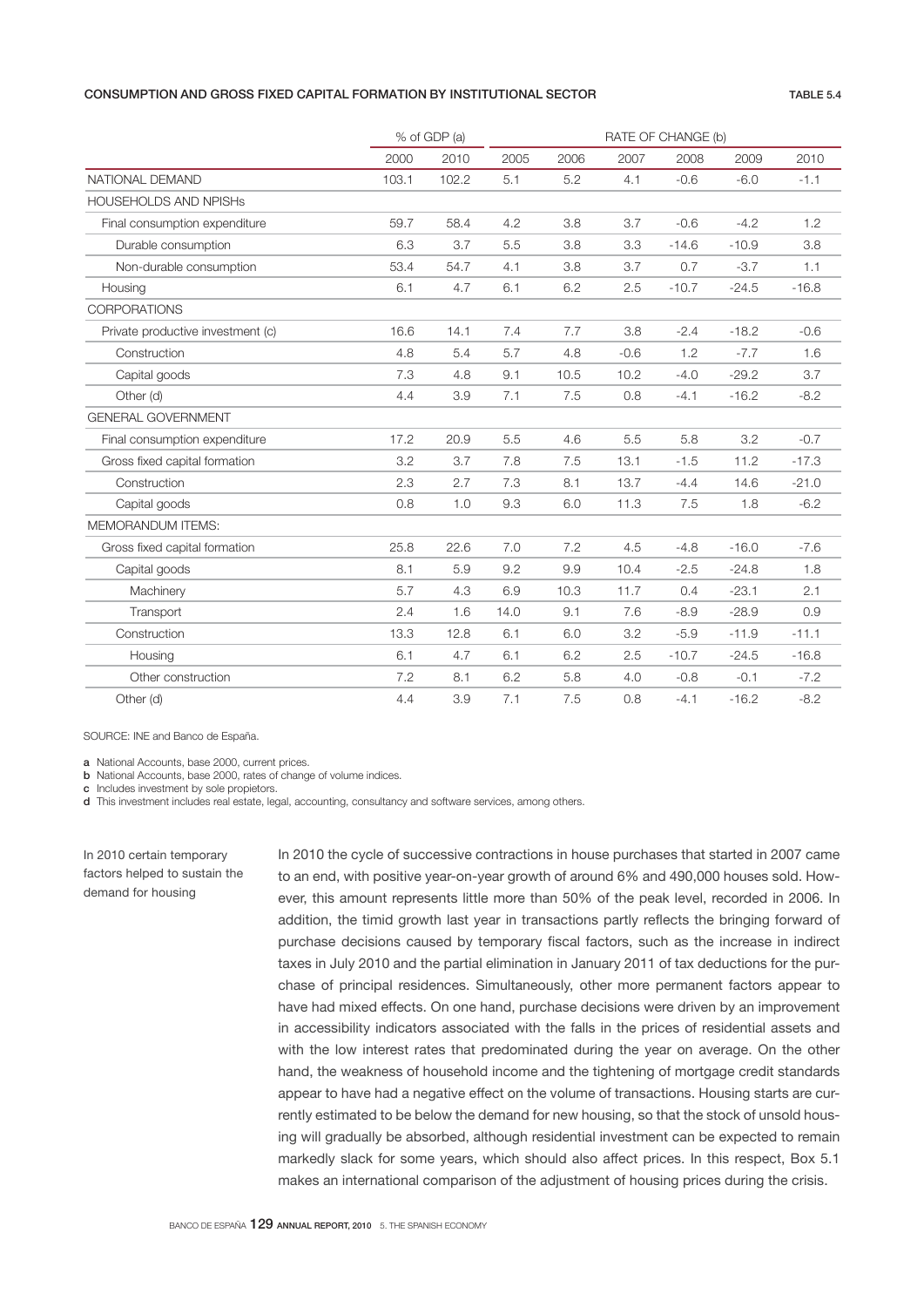# MAIN MACROECONOMIC AGGREGATES (a) CHART 5.3

GDP AND CONFIDENCE INDICATOR

# CONTRIBUTIONS TO QUARTER-ON-QUARTER GDP GROWTH



SOURCE: INE.

a National Accounts, base 2000. Year-on-year rates of change based on seasonally adjusted series of volume indices.

# INCOME, CONSUMPTION AND SAVING RATE (a) FINAL CONSUMPTION OF HOUSEHOLDS **CHART 5.4**



CONTRIBUTION TO REAL GROWTH OF DISPOSABLE INCOME



#### HOUSEHOLD WEALTH AND CONSUMPTION (a)



### CONFIDENCE INDICATORS (d)



SOURCES: INE, Banco de España, European Commission and Eurostat.

a Year-on-year rate.

**b** Includes social benefits, social contributions and income and wealth taxes.

c Gross compensation per employee.

d Difference between the percentage of individuals who think that the situation is improving and that of those who think it is worsening.

BANCO DE ESPAÑA 130 ANNUAL REPORT, 2010 5. THE SPANISH ECONOMY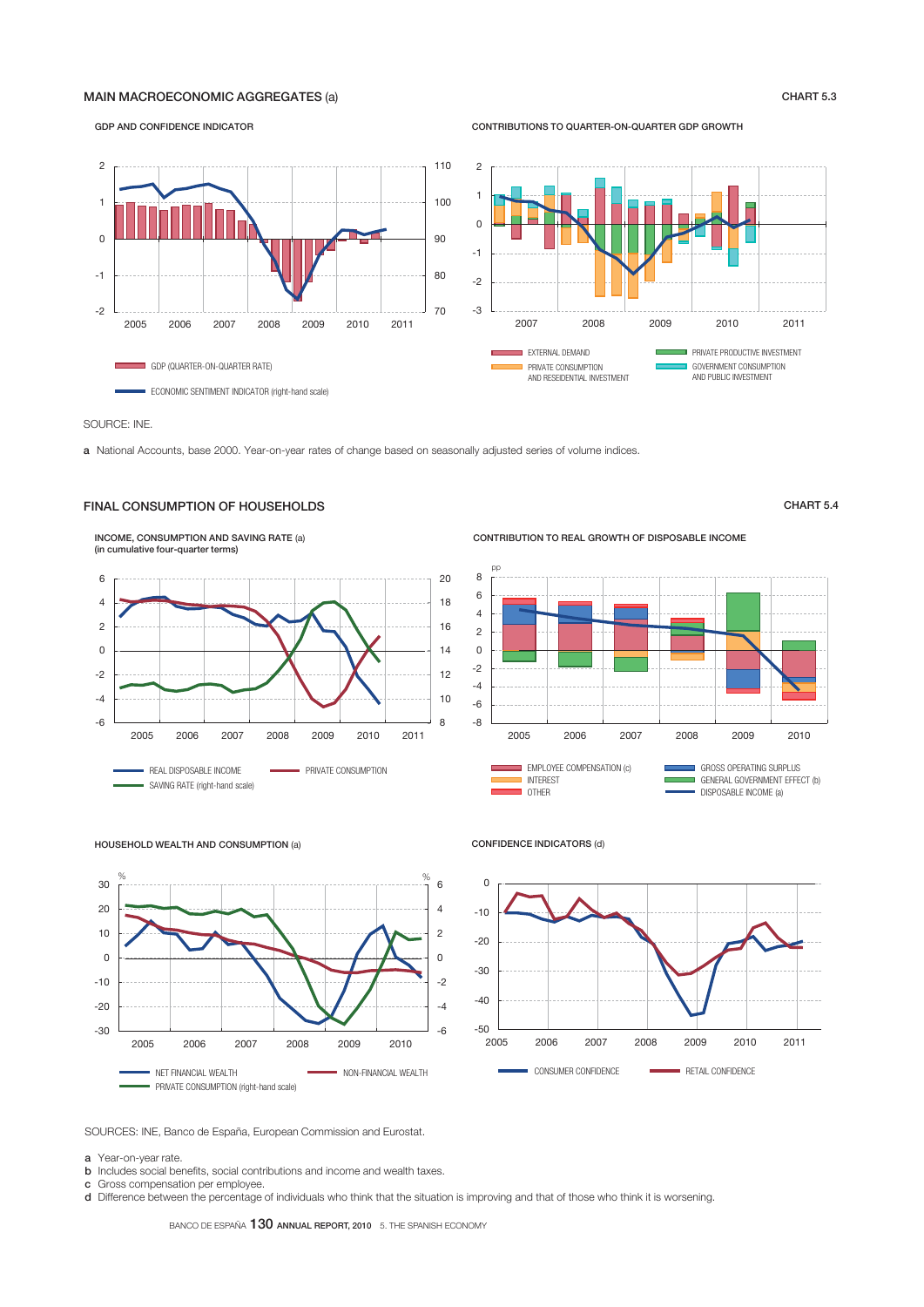# HOUSING INVESTMENT AND PRIVATE PRODUCTIVE INVESTMENT CHART 5.5



INVESTMENT IN CAPITAL GOODS: ADJUSTMENT SINCE START OF RECESSION Q0 = cyclical peak in terms of quarter-on-quarter rates



HOME PURCHASES In cumulative four-quarter terms







SOURCES: INE, Ministerio de Fomento and Banco de España.

Business investment continued the mild recovery that began in late 2009, driven by exports

Spending on capital goods posted a positive growth rate in 2010, although, in comparison with similar past episodes and with the euro area, its recovery has been moderate

Private non-residential investment continued on the path of mild recovery that began in late 2009, reaching positive year-on-year growth rates in the second half of 2010, although in the year as a whole it posted a modest decline, of 0.6%. This gradual improvement occurred thanks to the favourable behaviour of external demand and the improvement in industrial confidence. Also, the annual average cost of bank financing fell, while other credit conditions, although they remained tight, did not deteriorate with respect to 2009. Finally, the financial position of firms improved in 2010, with a slight correction of the debt ratio and an increase in profitability, which eased the financial pressure on investment (see Chart 6.6). In 2011, the gradual improvement in domestic demand and a continuation of the favourable behaviour of exports are expected to boost business investment, despite the foreseeable increase in the cost of financing.

Behaviour varied considerably across products. In particular, capital goods expanded moderately, partly because, following the sharp decline in 2009, their replacement demand increased. The overall adjustment of investment in capital goods during the crisis has been more drastic than in the euro area, and the initial phase of the cyclical upswing is proving more muted than in similar episodes in the past (see Chart 5.5).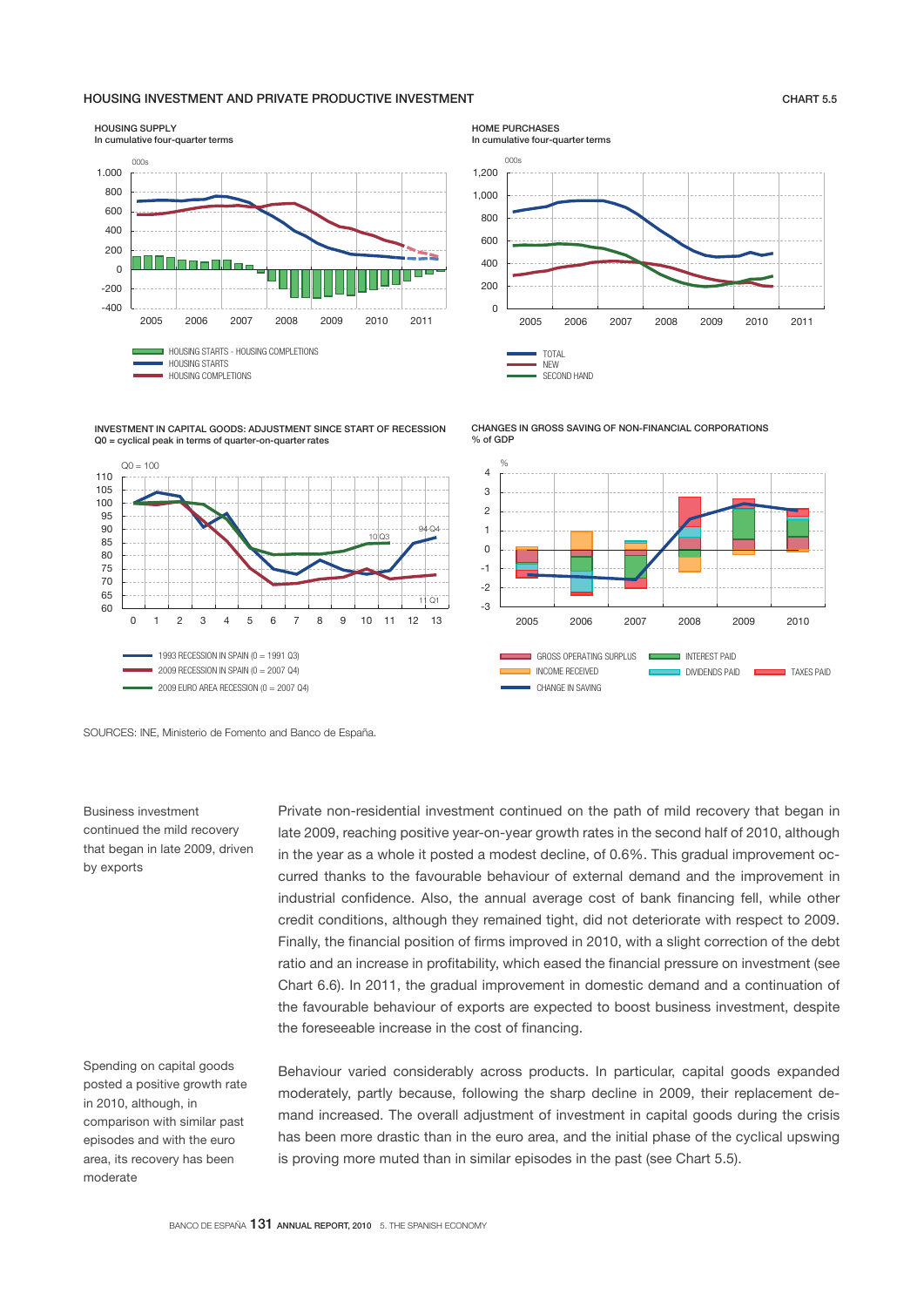Since 2007 a group of advanced countries, Spain among them, have seen their real estate markets undergo a severe adjustment. Previously, during the upturn, many of these economies had witnessed high growth in house prices and notably buoyant residential investment, attaining levels that proved hardly sustainable either from the standpoint of productive and financial resources geared to real estate activity or from that of asset valuation. From 1997 to 2007, real average house prices rose by 115% in Spain, while they increased by almost 160% in Ireland, 140% in the United Kingdom and around 80% in the United States. In France the increase was 50%, above the euro area average, which stood at 40% (see panel 1). In the current phase of the adjustment the excesses built up previously are being corrected, with cross-country differences in the scale and pattern of adjustment (of prices and amounts).

In Spain's case the upturn in the housing cycle was linked to strong demand-side pressures which, though underpinned in part by the course of certain fundamentals and met by a highly dynamic response in terms of the production of housing units, gave rise to strong pressure on the value of residential assets. Demographic factors (population and household size) determined high growth in the demand for housing, which was also boosted by the cut in real interest rates associated with the change in regime that Monetary Union membership entailed. As housing is a long-lasting asset, the demand for it and its price are highly sensitive to permanent declines in interest rates, especially when, moreover, conditions conducive to an increase in credit and in indebtedness prevail, as occurred in Spain. While the nature of some of these factors was common to other countries, their impact was heterogeneous and of differing intensity. Thus, for instance, whereas household debt in Spain rose to around 130% of GDI in 2007, this ratio was even higher in Ireland, at 200%. In other economies, such as France and, above all, the United States and the United Kingdom, the changes in these demand variables were less significant.

The rising course of house prices prompted a strong boost to activity in a large number of economies. In early 2007, at the height of the cycle, the production of new houses peaked in many markets. The strong growth in the volume of housing starts and, consequently, in construction was reflected in National Accounts figures, whereby the weight of investment in housing in GDP moved on a rising trajectory in these areas, reaching particularly high levels in Ireland and Spain (14% and 9%, respectively; see panel 2). Occasionally, the pressure of demand on real assets was not confined to housing but also fed through to non-residential real estate assets (shopping centres, offices, etc.). That drove the exuberance of investment in this market segment, involving the disproportionate development of new projects, and prompted price trajectories in these assets which, ultimately, proved unsustainable. In these circumstances, the situation of the Irish real estate market was particularly paradigmatic.

Admittedly, the macroeconomic fundamentals in place during the expansionary phase could warrant a rising path in house prices and residential investment; but there is also consensus that the increases observed might contain a somewhat significant component of overreaction. Thus, in relation to prices, and according to the analysis conducted by the International Monetary Fund, the residential market in Spain at end-2007 evidenced a level of prices in real terms that exceeded that warranted by its determinants by 17%. That said, the figure estimated for other economies was higher (in Ireland, the United Kingdom and France, the overvaluation amounted to 32%, 28% and 22%, respectively) (see panel 3).

Although the excessive size of housing markets in these countries was patent in early 2007, the outbreak of the international financial crisis heightened the factors of fragility, giving rise to very sharp adjustment trajectories. In Ireland's case, the fact that the rises in both house prices and residential investment during the boom was sharper suggested that the correction in this country might be greater than that in other economies. Indeed, on National Accounts data, the cumulative decline in residential investment from its peak to date would be close to 70% in Ireland, while the fall in other markets was less intense (57% in the United States and 43% in Spain, while in the United Kingdom the decline was approximately 20%).

The adjustment of house prices has also been sharper in Ireland, with a cumulative decline of 35% in real terms, similar to that observed for the United States. However, it should be stressed that, in the case of the US market, the adjustment had run its course in 2009 and that prices have held relatively stable since then. Conversely, the declining course of prices in Ireland has run to the present. In the United Kingdom, the real adjustment of house prices has been less pronounced, leading to a total fall of close to 17%. For 2011 and 2012, further declines in prices are forecast in Ireland and, more modestly so, in the United Kingdom.

In Spain's case house prices, according to information from the Ministry of Development, have fallen in real terms by 20% from 2007 to 2011 Q1 (and by 15% in nominal terms), slightly more sharply than in the United Kingdom. As earlier mentioned, the different trend in fundamentals would warrant a different correction in each case. But certain features of the Spanish mortgage market, where debtors respond with all their assets to debts incurred, compared with other countries, such as the United States, where liability is limited in some cases to the house that has been mortgaged, introduce an element which tends to limit the adjustment of prices in Spain. This characteristic can be seen, moreover, in Spain's relatively small non-performing mortgage loan ratio compared with other countries.

It should also be underscored that the average adjustment of house prices in Spain masks significant differences in terms of the particular characteristics of each dwelling (geographical or inner-city loca-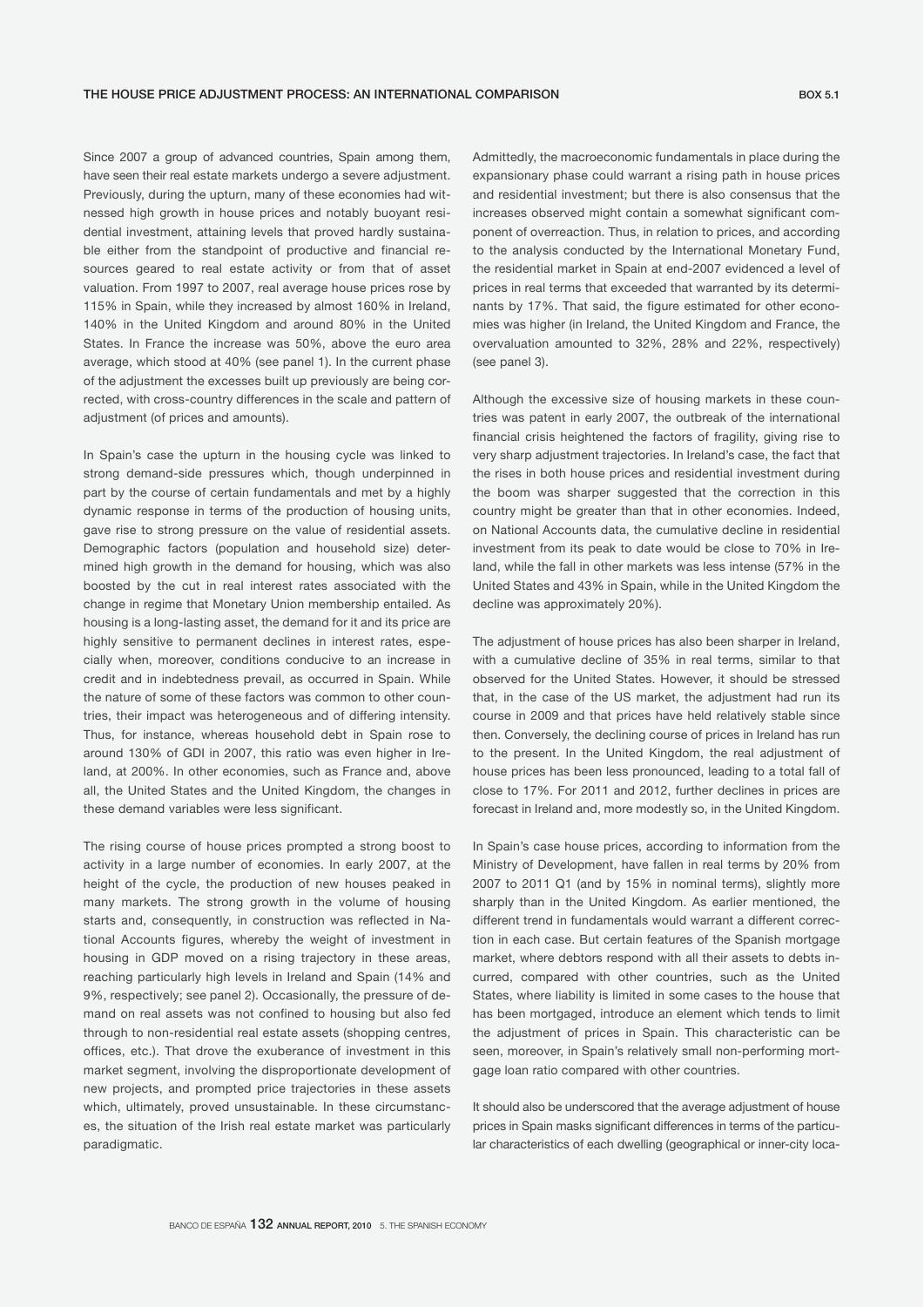





4 COMPARISON OF HOUSE PRICES IN SPAIN IN THE CURRENT AND PREVIOUS BUSINESS CYCLES

 $-$  UNITED KINGDOM

% of GDP



97 98 99 00 01 02 03 04 05 06 07 08 09 10 11 12 IRELAND **SPAIN** SPAIN SPAIN UNITED STATES

5 INDICATOR OF HOUSING AFFORDABILITY IN SPAIN (c)







SOURCES: INE, Ministerio de Fomento, AMECO, Datastream, IMF and Banco de España.

a The 2011 and 2012 forecasts are from the EBA central scenario (March 2011).

**b** World Economic Outlook (October 2007 and April 2008). For the United States the calculation is for 2006.

c Annual theoretical effort excluding deductions.

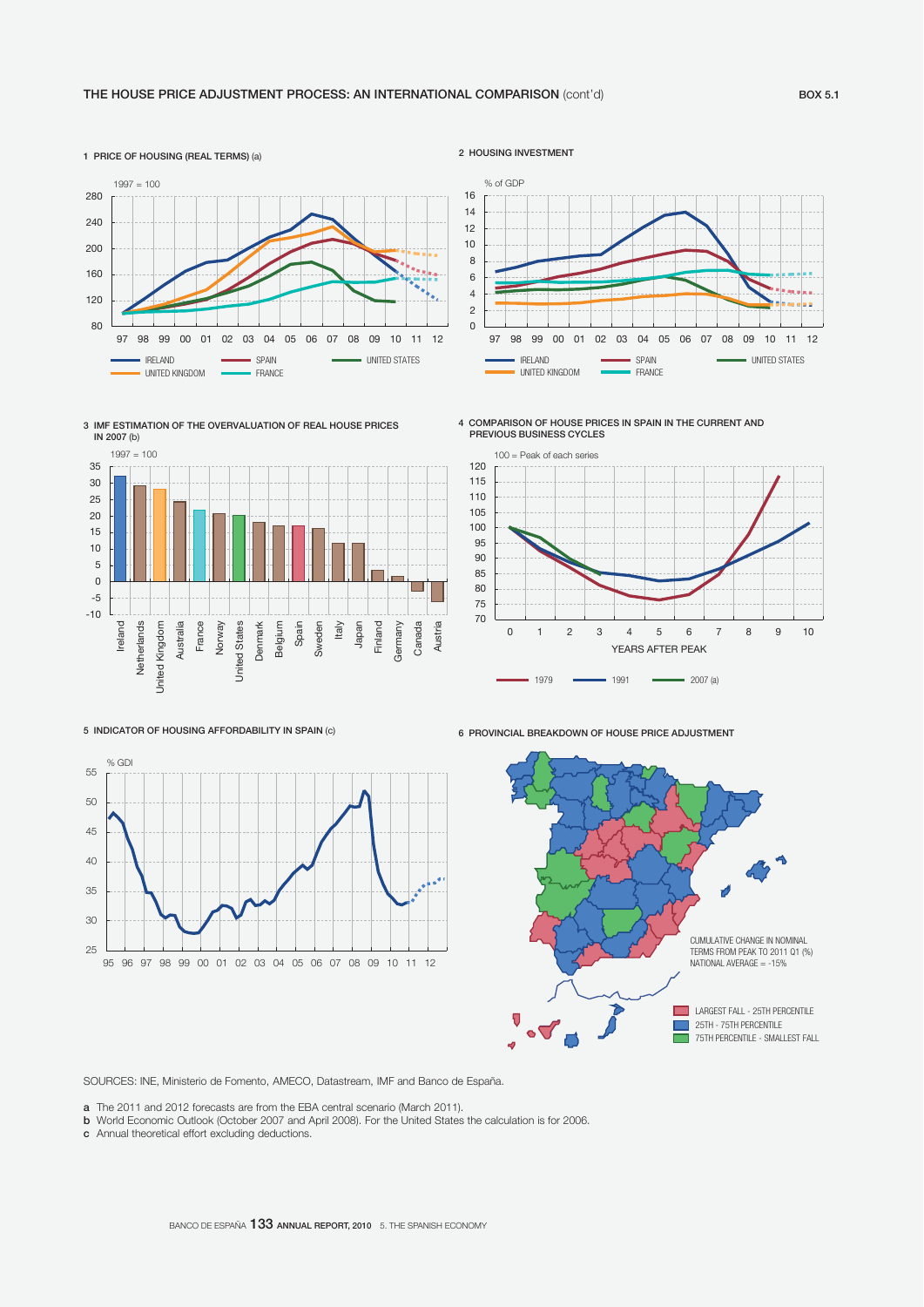### THE HOUSE PRICE ADJUSTMENT PROCESS: AN INTERNATIONAL COMPARISON (cont'd) BOX 5.1

tion, age, first or second home, etc.). Thus, the area encompassing the Mediterranean provinces and those close to the Madrid region have posted an average fall in prices that is 5 pp more marked than the national aggregate, whereas in other areas, by contrast, the decline has been very small and even non-existent (see panel 6). It should likewise be highlighted that the real cumulative adjustment in house prices in Spain in the current cycle is similar, to date, to that which took place during the correction phase in the early 1990s.

That said, moderate cuts might be expected to continue over the near horizon as a result of the sizeable overhang of houses for sale and of the foreseeable increase in the cost of mortgage financing, which will exert downward pressure on the value of the assets to ease its impact on the affordability indicators (see panel 5). As a result, the cumulative correction in house prices could amount to 25% in real terms in 2012, drawing close to the path observed in the real estate crisis in the 1970s (see panel 4).

The increase in saving and the fall in business investment allowed the corporate sector to record net lending

In a framework in which access to external financing (through borrowing or securities issuance) remained highly restricted, the generation of internal funds enabled private productive investment to be sustained, in addition to some deleveraging. In 2010 business saving continued to grow, underpinned by the recovery in the gross operating surplus and the reduction in the interest burden. This increase in saving, along with the moderate fall in investment, enabled the financial position of firms to improve, with overall net lending of 0.4% of GDP in 2010.

General government's contribution to demand was strongly contractionary

Finally, as mentioned, general government demand was contractionary. The stepping up in the spring of the budget consolidation process meant that government consumption and public investment, which had previously helped to sustain domestic demand, ceased to do so in 2010. Moreover, given the pending fiscal adjustment, these spending components can be expected to continue to make a negative contribution over the next few years.

#### 3.2 EXTERNAL DEMAND

In 2010 net external demand again made a positive contribution to GDP growth, thanks to more buoyant exports

Goods exports, favoured by the expansion of world trade and accumulated competitiveness improvements, drove the recovery of the Spanish economy

... with similar buoyancy across most geographical areas and products

Net external demand again made a notable positive contribution to GDP growth in 2010 (1 pp), although it was smaller than in 2009. The notable momentum of exports of goods and services (which grew by more than 10% in real terms) should be highlighted, while imports of goods and services also recovered, although to a lesser extent, recording modest growth (5.4% in real terms) given the weak rise in final demand. In the months that have already elapsed in 2011, trade flows have exhibited marked strength, especially in the case of exports, so that net external demand is expected to contribute positively to output again.

Following the collapse of world trade in 2009, goods exports were the Spanish economy's main engine of growth in 2010, with an annual increase of 13.6%, which exceeded the growth in Spain's export markets. The stimulus from the upswing in world trade and competitiveness gains (largely due to wage containment) more than offset the negative effect of the progressive disappearance of the exceptional measures implemented in some countries last year, like the vehicle replacement support programmes that had stimulated sales abroad in 2009. Also, the weakness of national demand encouraged Spanish firms to sell their products abroad.

According to the information available at firm level, the drastic decline in goods exports in 2009 was attributable, above all, to a reduction in the average amount exported by each firm and, to a much lesser extent, to the withdrawal of firms from export markets. This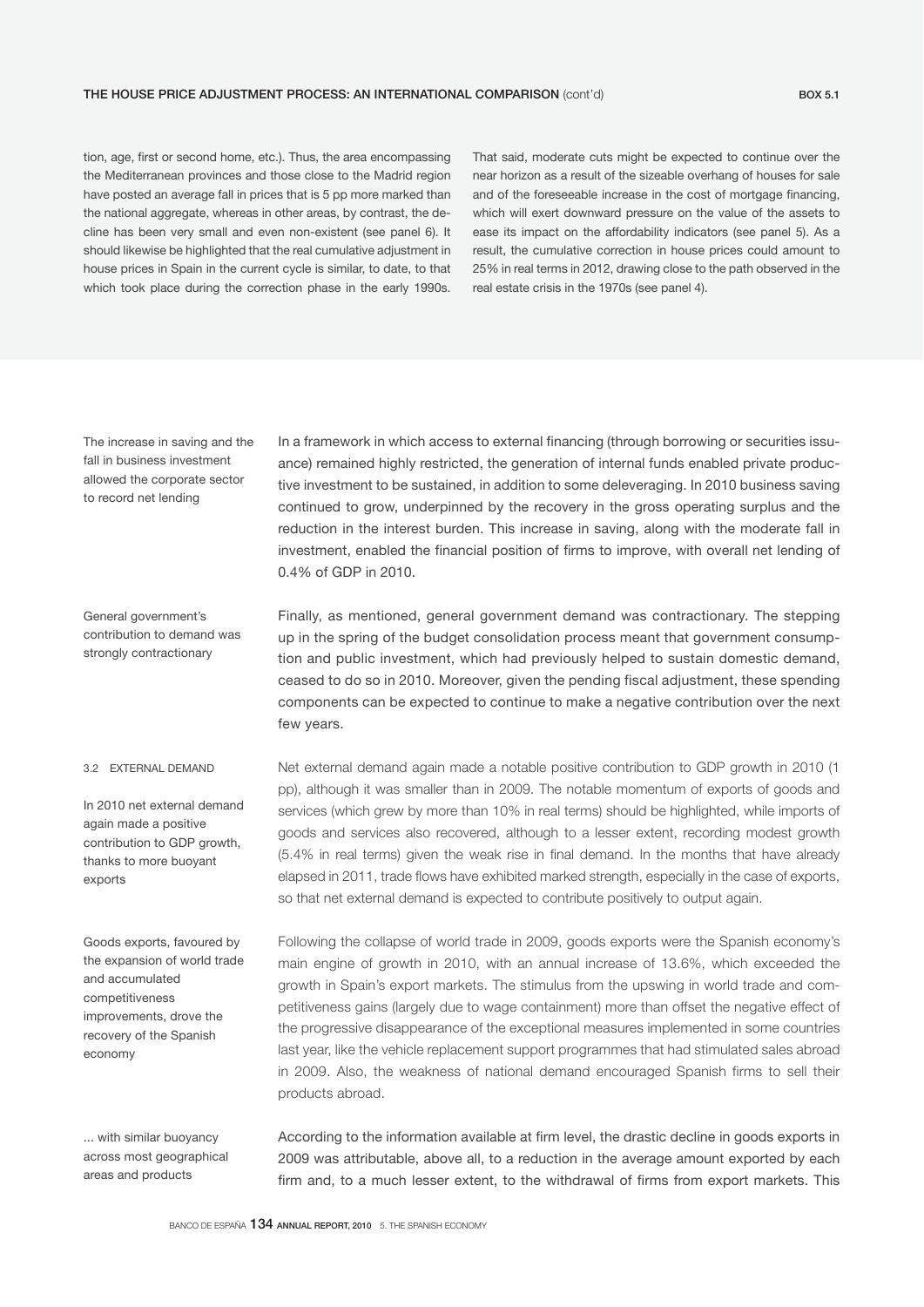GOODS EXPORTS AND GROWTH OF SPANISH EXPORT MARKETS 1985-2012 (rates of change)

GOODS IMPORTS AND FINAL DEMAND 1985-2012 (rates of change)

GOODS EXPORTS BY PRODUCT GROUP 2010







EXPORTS

EXPORTS





suggests that firms withstood the world trade crisis well, facilitating the subsequent recovery in their sales. Although the presence of Spanish firms in the fastest-growing markets (in particular, in emerging economies) is still low, sales to these economies recorded very high growth rates in 2010 as a whole, which is contributing to the necessary geographical diversification of Spanish exports (see Chart 5.6). Finally, by type of product, the acceleration in exports was across-the-board, although it was most notable in the chemicals and basic metals industries and transport equipment, while sales of cars, although growing by somewhat less, made a significant contribution to the recovery of exports in 2010, given their large weight in total exports.

In 2010 as a whole, Spain's share of world exports, in real terms, improved slightly, having remained relatively stable in the previous two years, when the gain in share in the developed countries, in particular in the euro area, was offset by the loss in the emerging areas (see Chart 5.7). In the euro area, Germany also increased its market share, while those of France and, in particular, Italy declined. In the first few months of 2011 exports have continued to drive growth, displaying greater buoyancy than world markets, which suggests that Spain's market share continues to expand. The share of goods exports in world markets increased slightly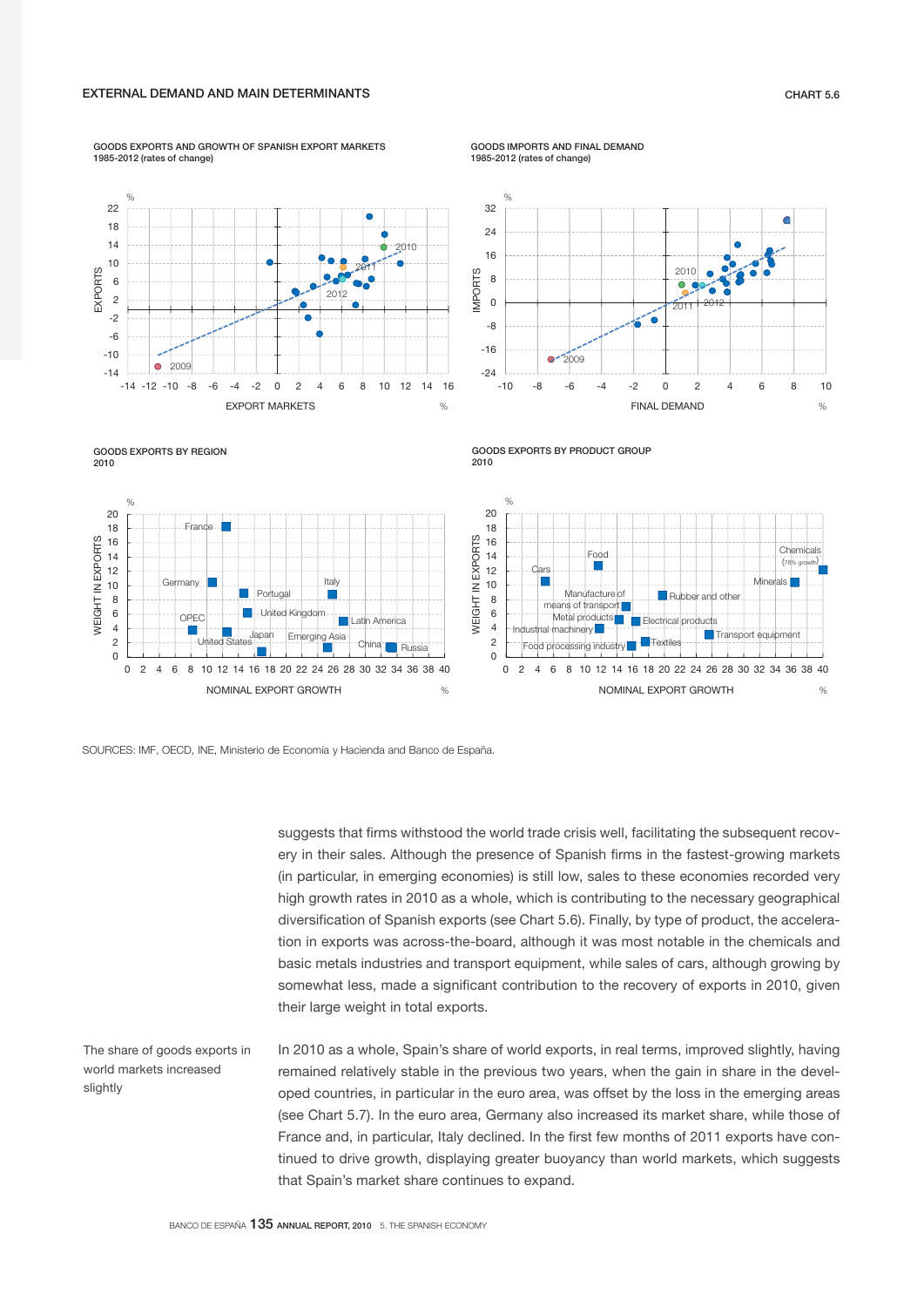# COMPETITIVENESS INDICES AND EXPORT SHARES CHART 5.7

#### EXCHANGE RATES



REER VIS-À-VIS DEVELOPED COUNTRIES (b)



SHARE OF GOODS EXPORTS IN REAL TERMS 100 = 1999 Indices



SPAIN'S SHARE OF WORLD GOODS EXPORTS Constant 2000 prices



SOURCES: IMF, OECD, Eurostat, INE and Ministerio de Economía y Hacienda.

a Average of available data.

**b** An increase (decrease) in the index denotes a loss (gain) in competitiveness.

Services exports also recorded positive growth, although it was more moderate than in the case of goods

Services exports also returned to a positive growth path in 2010 (4.2%), especially nontourism services (5.5%), in step with the growth in activity and, in particular, in goods trade and tourist flows, which boosted transport services. Tourism receipts benefited from the emergence from the economic crisis of some of the main countries that provide tourists for Spain and the weakness of the euro against the dollar and sterling. Along with an aggressive price cutting policy, this helped to mitigate growing competition from the eastern Mediterranean countries. However, the negative impact of certain exceptional events, such as the temporary closure of European airspace due to a volcanic eruption in Iceland, adverse meteorological conditions and the air traffic controllers strike in Spain, meant that tourism receipts continued to post moderate growth rates in 2010 (2.5%). In 2011, the growth rate of services exports is expected to accelerate, as the economic position of Spain's main customers continues to strengthen and tourists have been diverted towards Spain as a result of the geopolitical instability in certain Arab countries.

The rate of recovery of imports was influenced by two opposing factors: the weakness of domestic demand and the buoyancy of exports

The recovery of goods imports was much more moderate than that of goods exports (with an annual increase of 6.2%), given the weakness of national demand and the rise in the prices of imported products, especially commodities. That said, import penetration in final demand increased again in 2010. The pattern of imports over the year was largely determined by the bringing forward of consumption decisions to the second quarter from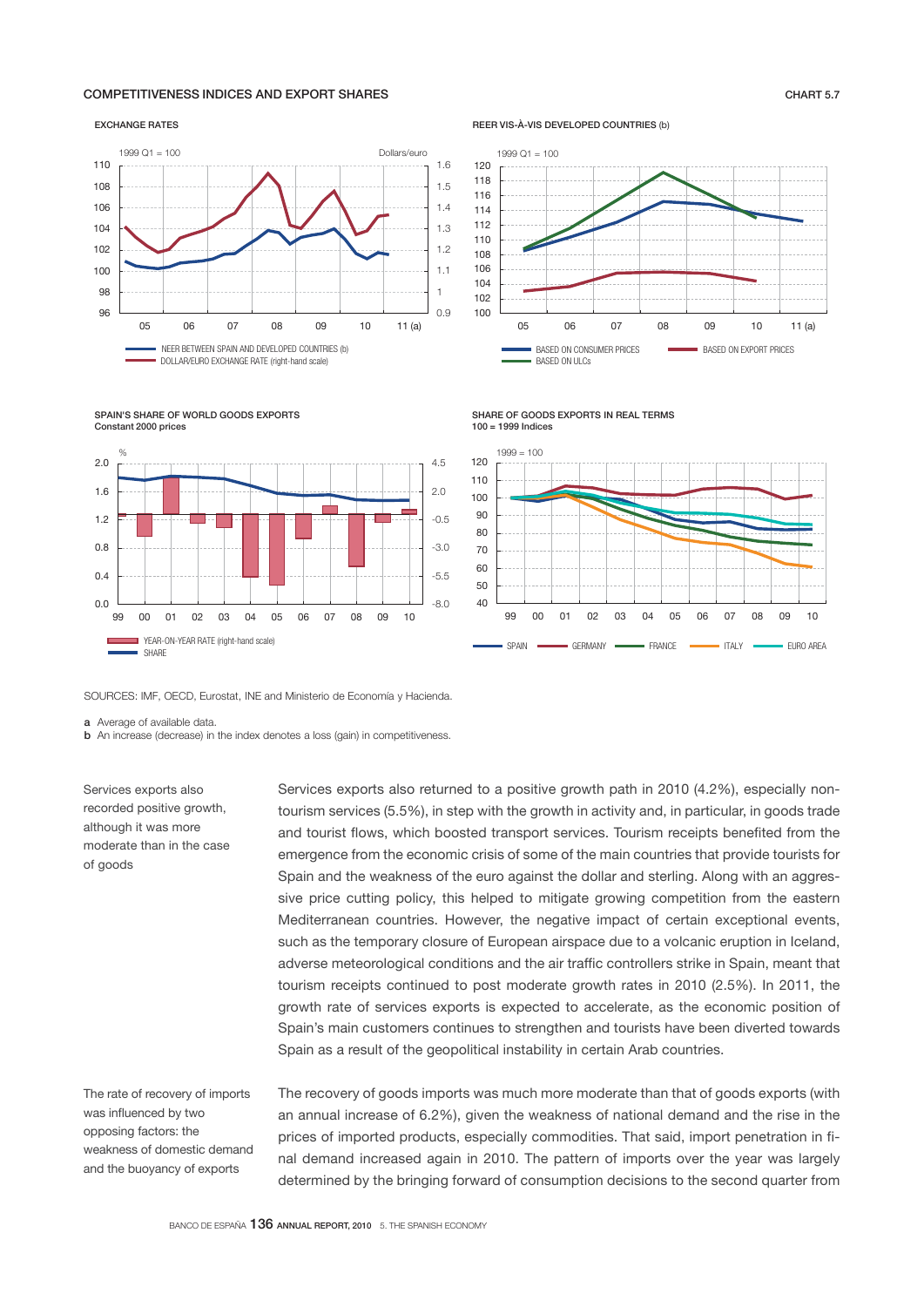# GVA AND EMPLOYMENT BY BRANCH OF ACTIVITY **CHART 5.8** CHART 5.8



SOURCE: INE and Banco de España.

GVA EMPLOYMENT

97 98 99 00 01 02 03 04 05 06 07 08 09 10

the third quarter (which indicates the dependence of the Spanish economy on goods for which there is no domestically produced equivalent). As at year-end, import growth was strongly linked to the buoyancy of exports, especially in those sectors that are highly dependent on imported inputs. In 2011 the growth of imports will again be constrained by the relatively moderate recovery in domestic demand, in particular private consumption, and by the increase in their prices, although the strength of exports may have some positive effect on imports.

97 98 99 00 01 02 03 04 05 06 07 08 09 10

GVA **EMPLOYMENT** 

# 4 Activity

The fall in activity in the market economy, which was still suffering from the contraction in construction, moderated in 2010

After contracting for two years running, the industrial and energy sectors grew again, underpinned by exports

The decline in activity in the market economy as a whole moderated by more than 4 pp in terms of gross value added (GVA), to -0.4%, which exceeded the decline in GDP as a whole by more than 3 pp. Both the industrial and the services sectors posted positive, albeit modest, rates of change, following the notable falls in 2009, while GVA in construction contracted at a high rate. For its part, the GVA of non-market services decelerated notably during the year, growing at an annual average rate of 0.8%, as against 2.1% in 2009.

Following the marked cumulative adjustment during the preceding two years, GVA in the industrial and energy sectors returned to positive growth rates in 2010 (1.3%), driven by external demand (see Chart 5.8). All the large industrial sectors grew, except those producing capital goods, which continued to contract, but at a notably lower rate. The highest growth was in the intermediate goods (in particular, the chemicals industry,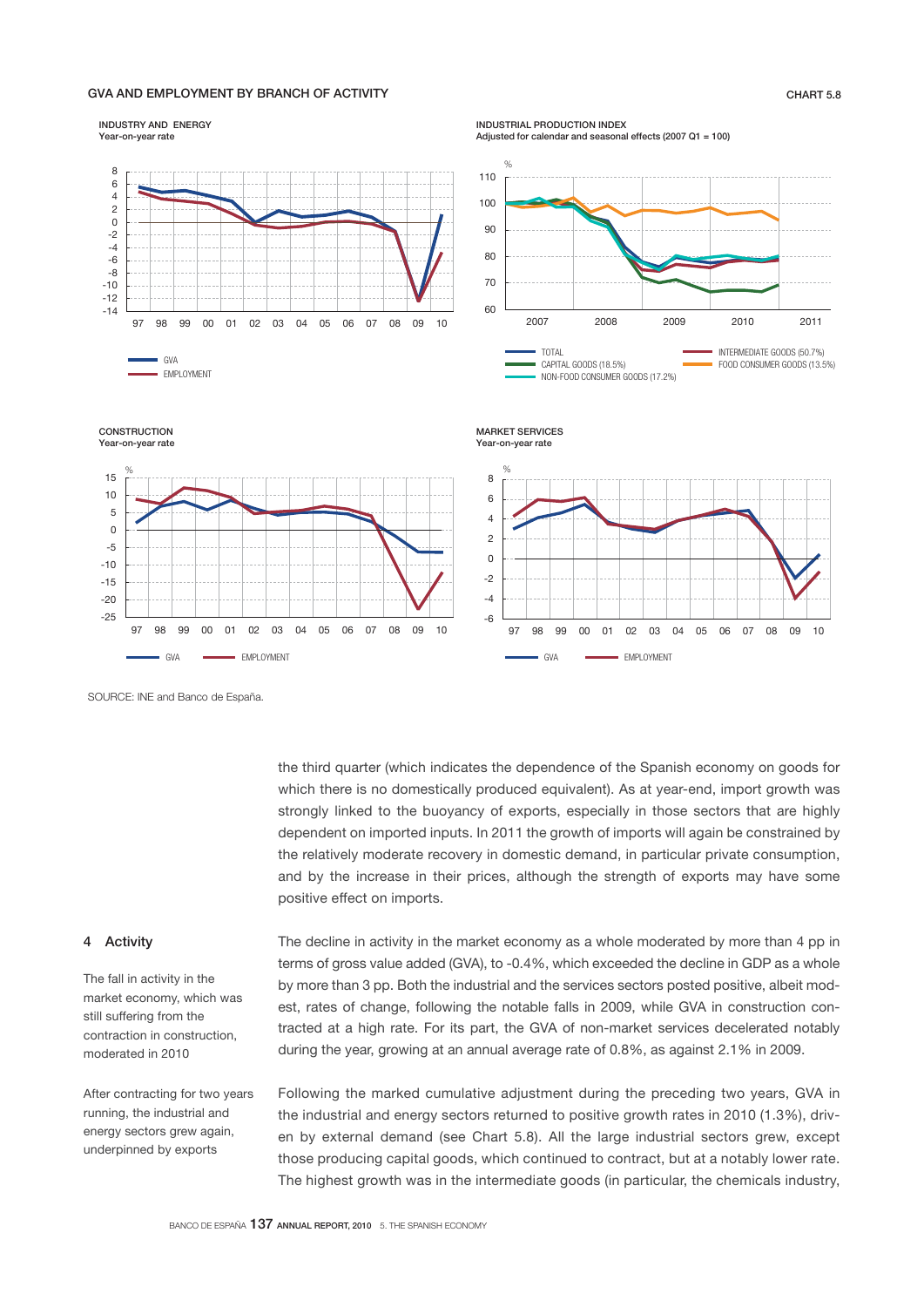in line with the buoyancy of this sector's exports) and, to a lesser extent, non-food consumer goods sectors.

Despite the modest recovery last year and at the beginning of 2011, the current level of industrial output is still approximately 20% lower than in 2007, which is a sharper contraction than in the main euro area countries. These developments are partly attributable to the spill-over effects of the decline in construction on certain industrial sectors. More positively, those sectors with a higher technological content suffered a smaller adjustment during the crisis and have performed more favourably during the early stages of the recovery, which is probably related to their higher export orientation. However, their low weight in the industrial sector as a whole (around 7.5%) limits their contribution to the expansion of the sector, which will depend in future upon the behaviour of the medium and lowtechnology, labour-intensive sectors, which are the largest.

GVA in market services increased by 0.4% in 2010, following the significant decrease of around 2% recorded the previous year. In comparison with industry, the sector's contraction during the recession was much less intense. Moreover, production in market services industries has already generally recovered to around its pre-crisis levels. Activity in the wholesale and retail trade, which is the largest one, fluctuated during 2010 as a result of the introduction of VAT in July, although it generally remained weak, in line with consumption. Other sectors, such as hotels and restaurants and transport and storage services, benefited from the buoyancy of goods exports and tourism, which partly offset the greater slackness of domestic activity.

GVA in construction continued the intense adjustment process that had commenced three years earlier, with a fall of more than 6% in 2010. As already seen when demand was analysed, this was attributable to continuation of the intense adjustment of residential investment and the sharp reduction in public investment, within the framework of fiscal consolidation.

Employment fell in 2010 at an average rate of 2.3% (4% in the market economy). As a result the total destruction of jobs since 2007 Q3 exceeds two million, which shows the severity of the impact of the economic crisis on employment. However, the decline in employment was more than 4 pp less than in 2009 (see Chart 5.9). Going forward, as in the case of activity, the recovery in employment is expected to be slow.

Productivity in 2010 grew by 2.3%, a more moderate rate than in 2009, confirming once again the countercyclical nature of this variable in the Spanish economy. This behaviour is the result of the combination of a high degree of wage rigidity and strong segmentation of the labour market, which means that the adjustment to shocks takes place mainly through the level of employment, in particular, temporary employment. Since temporary workers on average have lower levels of training and experience than other workers, a reduction in their numbers leads to an increase in average productivity. In fact, temporary employment fell by 4% in 2010, while permanent employment declined by 1.5%. The same pattern of behaviour was seen right across the market economy, with the rise in productivity in industry standing out.

Construction continued to be the sector in which most employment was destroyed in 2010, with an average change of -12.5%, although the decline in employment in industry was also considerable (-5.8%). For its part, employment in non-market services grew by 2.2%, a similar rate to 2009, although it decelerated as the year elapsed. According to

The rate of decline in construction accelerated slightly, with adjustment in the residential component coming on top of the strong contraction in public works

Market services also showed some improvement, based mainly on domestic demand

# 5 The labour market

The destruction of employment continued in 2010, but at a slower pace

Productivity, as usual, behaved countercyclically

In construction, employment continued to be destroyed at a marked rate...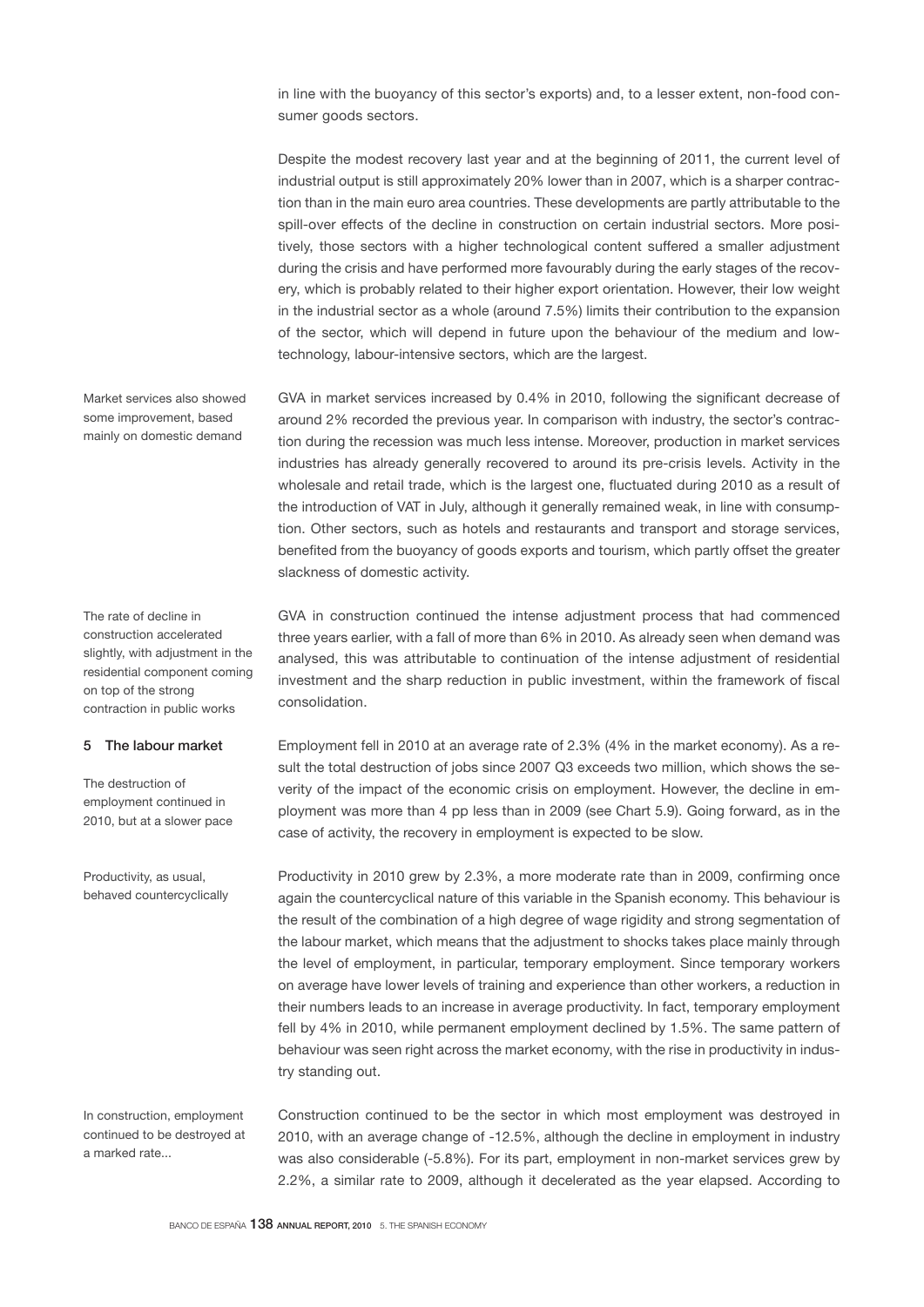# EMPLOYMENT AND WAGES CHART 5.9

#### OUTPUT AND EMPLOYMENT (a)



WAGE RATES (c)



YEAR-ON-YEAR LABOUR FORCE GROWTH Contributions by sex and nationality (b)



REAL WAGES AND PRODUCTIVITY IN THE MARKET ECONOMY (d)



SOURCES: INE and Banco de España.

- a Seasonally-adjusted QNA series. Full-time equivalent employment. The 2011 data correspond to those in the March 2011 *Spanish economic projections report*.
- b The EPA (Spanish Labour Force Survey) series are linked on the basis of the 2005 Q1 control survey.
- c Cumulative data from January until the latest month of the year available. Last figure: April 2011.

d Seasonally-adjusted QNA series. Full-time equivalent employment.

data from the Register of Personnel in General Government Service, growth was more moderate, at around 0.8% (on data to July 2010), as against 2.2% in 2009, as a result of the progressive application of the public sector employment reduction plan.

... while in other sectors the fall in employment was halted

Participation decisions barely responded to the adverse labour market conditions

Although destruction of employment occurred in almost all sectors of the market economy, the rate of deterioration moderated with respect to 2009. It can be seen from the quarterly profile for 2010 that the destruction of employment practically stopped in market services, while in agriculture there was timid job creation.

In contrast with previous crises the participation rate continued to display some strength, despite the severe deterioration in the labour market, with a moderate increase (of 0.1 pp, to 60%). This enabled the labour force growth rate to remain in positive territory (0.2%), despite being lower than in 2009 (0.8%), on account of the slowdown in the increase in the immigrant population that has been recorded since soon after the start of the crisis. Male participation and that of younger persons (aged 16-24) did respond negatively to the cycli-

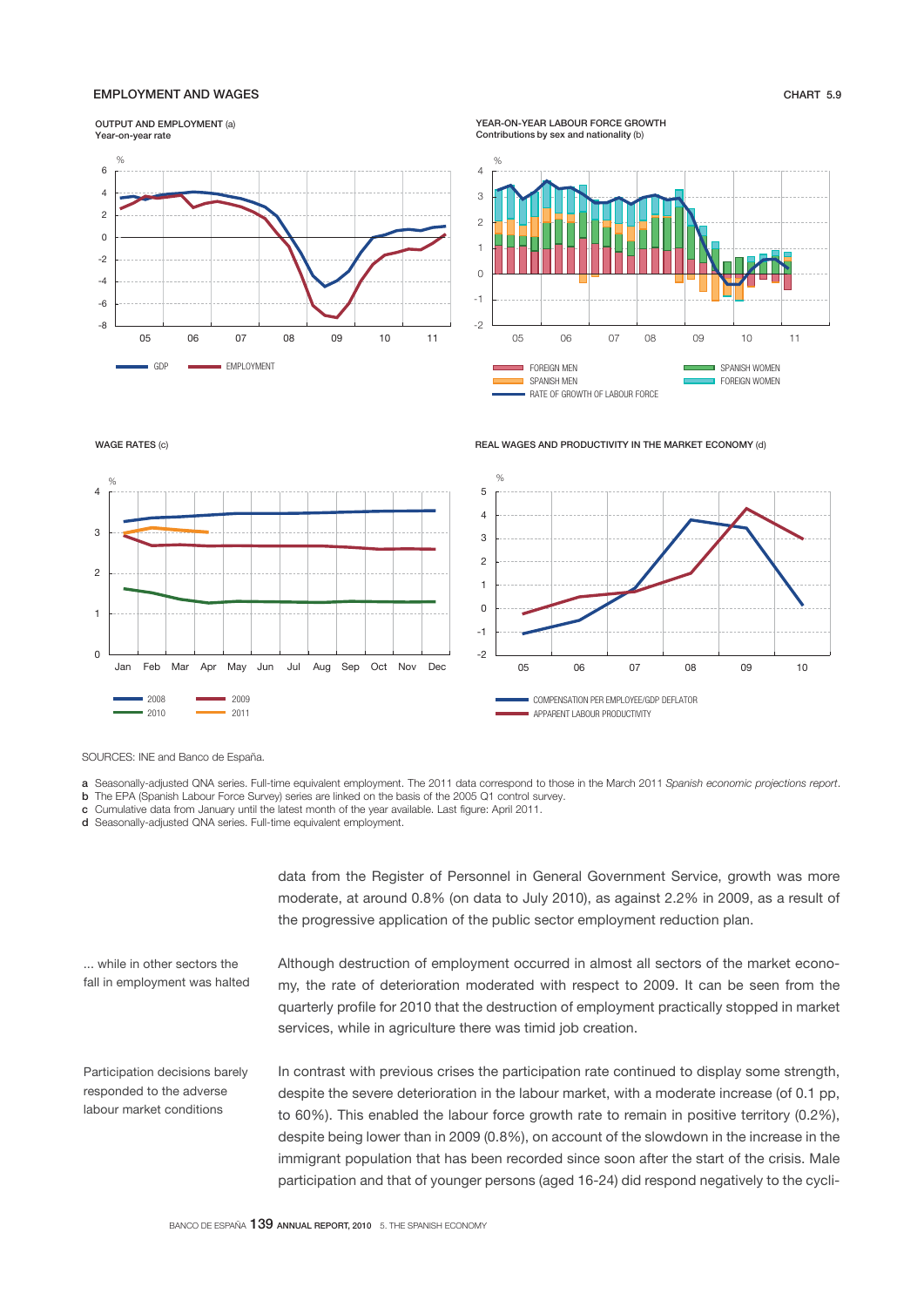cal situation. In the case of the latter there was an increase in their participation in training activities. The reduction in the participation of these groups was not sufficient, however, to offset the tendency towards greater female participation in the labour market.

The growth of unemployment moderated, but remained strong, standing at 11.6% in 2010, and the rate of unemployment rose to 20.1%, up more than 2 pp from 2009. This increase was broad-based, but more marked among the youngest, those with low skill levels and foreigners. Long-term unemployment rose sharply and its relative incidence (42.5%) stood at high levels (52.6% among 45-64 year olds), a worrying situation given the greater diffi-Unemployment grew rapidly, but at a slower rate than in 2009

culty that the long-term unemployed have returning to the labour market.

The signing in February 2010 of the 2010-2012 Employment and Collective Bargaining Agreement by the social partners, along with the significant cut in the wages of publicsector employees and the moderate inflation rates deriving from the unemployment gap, created a more favourable setting for wage moderation in 2010. Compensation per employee in the market economy grew by 1.4%, down 2.3 pp from 2009, in line with the growth in wage rates agreed in collective bargaining (1.3%, as against 2.3% in 2009). The slowdown in non-market services was even sharper, with an average fall of 1.8% in 2010, owing to the general government wage cut. Wages moderated in 2010...

However, the sharp rise in inflation in the final stages of 2010 and the first few months of 2011 caused the wage increases in the agreements registered at the beginning of this year to be higher than those in 2010 (around 3%). There is therefore a risk that the high inflation in late 2010 and early 2011 will feed through into excessive wages, thereby hampering the recovery in competitiveness and employment. ... although there are signs of a rise in 2011

6 Prices and costs

Inflation is tending to rise, owing to factors that are, in principle, temporary...

The gradual increase in the rate of growth of the CPI, which had commenced in summer 2009, continued last year (see Chart 5.10). Specifically, the average annual inflation rate in 2010 was 1.8%, while in December the annual rate was 3%, 2.2 pp higher than in the same month a year earlier. This tendency for inflation to rise continued at the beginning of 2011, until April, when it peaked at 3.8% and began to fall. The developments described reflect, above all, the concurrence of various predominantly temporary factors whose impact on the rate of change of the CPI should, in principle, disappear during 2011. These factors include the rise in commodities prices (especially the oil price) on international markets, certain tax rises (within the fiscal consolidation framework) and the increase in certain regulated prices.

For this reason, to explain inflation developments in 2010 and early 2011 it is useful to break down the annual growth rate of the CPI, in order to quantify the approximate contributions of each of these factors. The difference between the overall indicator and the total contribution of these factors gives a more accurate indication of underlying inflationary pressures. Specifically, of the 2.2 pp by which inflation increased between December 2009 and December 2010, the temporary factors would together explain 1.4 pp, the residual part, unrelated to these factors, being 0.8 pp.

The behaviour of the prices of energy goods explains 0.7 pp of the increase in inflation last year. The notable acceleration in these prices in 2010 and early 2011 reflected, above all, an external shock, namely a significant rise in the US-dollar oil price, against a background of strong demand expansion in the emerging countries, geopolitical tensions in certain producing countries and a lack of exploration. However, other factors also contributed to the increase in energy prices. First, not only did the pre-tax prices of heating and vehicle ... such as the trend in energy prices...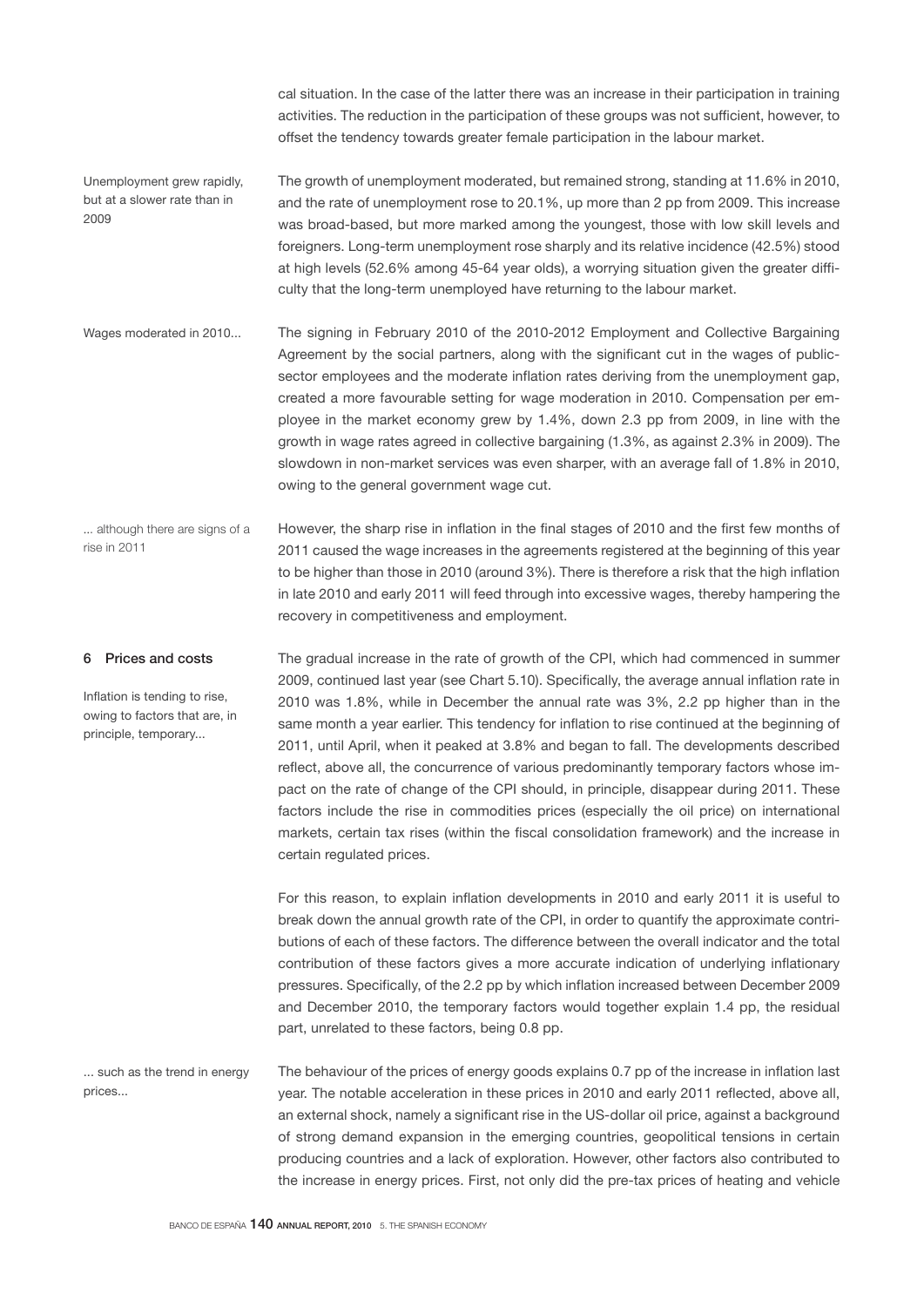# INFLATION DETERMINANTS CHART 5.10

CONTRIBUTIONS TO THE CPI EXCLUDING UNPROCESSED FOOD AND ENERGY (a)



SPAIN-EURO AREA CPI INFLATION DIFFERENTIAL



UNIT LABOUR COSTS AND CPI EXCLUDING UNPROCESSED FOOD AND ENERGY



SHARE OF THE GROSS OPERATING SURPLUS IN GVA



SOURCES: INE and Banco de España.

a The tobacco CPI does not include the estimated effect of the rise in VAT rates.

fuels swiftly reflect, as usual, the rise in the cost of oil, but the price increases were larger in Spain than in the euro area as a whole, which may be a consequence of insufficient competition in the sector, as well as the rigidity of energy demand in Spain. Second, the regulated prices of natural gas, butane gas and electricity were increased in order to bring them into line with cost.

Standing out among the fiscal consolidation measures with direct effects on prices is the July 2010 increase in VAT rates. Final prices would have increased by 1.1 pp if the tax change had been fully passed through. However, the various estimates available indicate that the actual pass-through was around 50%, so that the tax increase would explain 0.6 pp of the change in the overall CPI. This pass-through is smaller than that estimated for the increases in VAT rates in 1992 and 1995, which may be because the weakness of household consumption at the current stage in the cycle caused part of the tax rise to be absorbed in producers' and retailers' margins. The increase in taxes on tobacco also had a discernible effect on the CPI. ... and indirect taxes

The CPI excluding unprocessed food and energy reached a record low...

On average last year, the CPI excluding unprocessed food and energy increased by 0.6%, a record low rate. This was consistent with the slackness of demand, which led, in particular, to a marked slowdown in services prices. This containment of underlying inflation meant that, despite the larger increase in indirect taxes in Spain, the inflation differential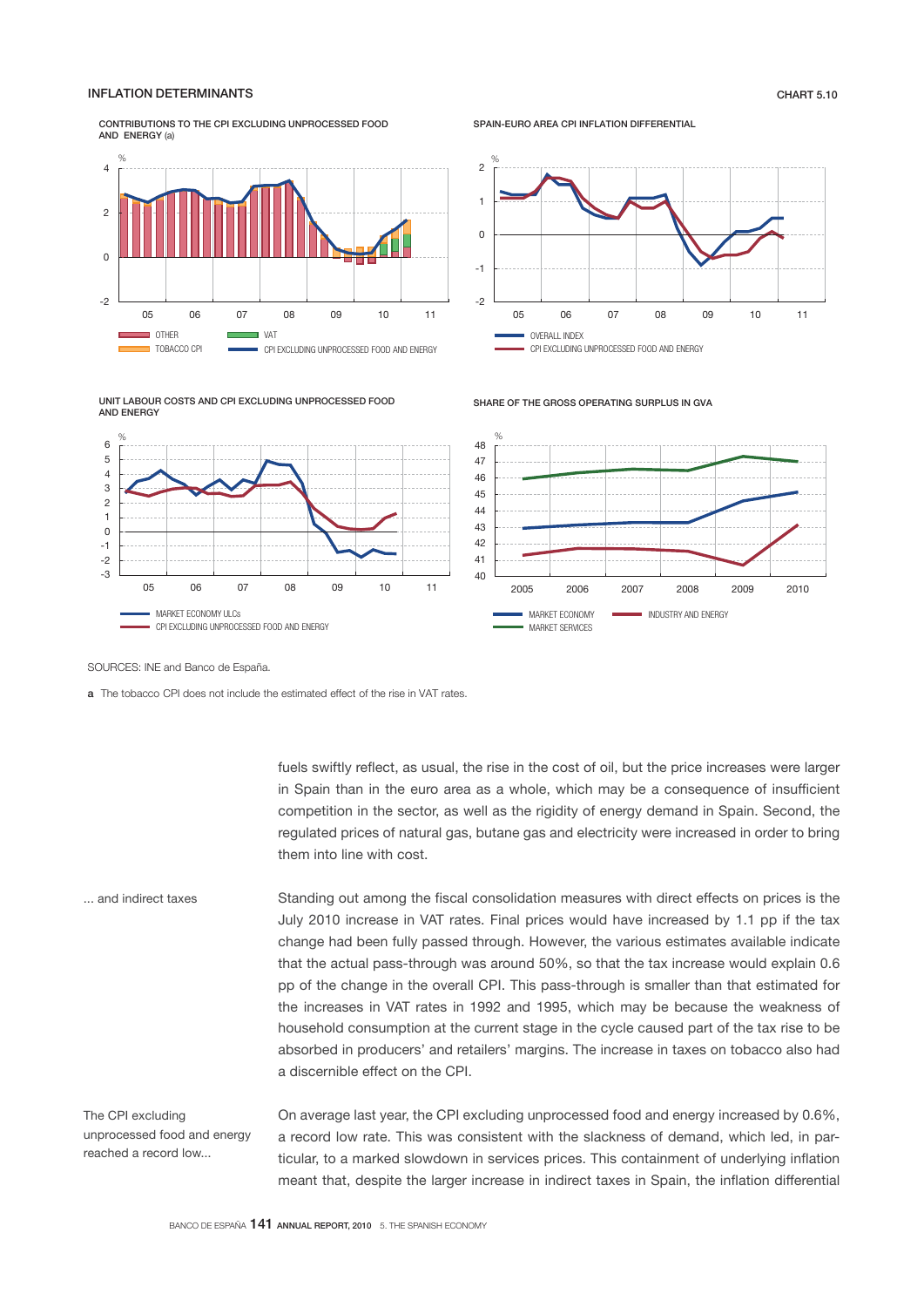with respect to the euro area, in terms of the CPI excluding unprocessed food and energy, was negative (-0.3%) for the second consecutive year.

... reflecting the sharp fall in unit labour costs

Other price indicators did not moderate in 2010, basically owing to the imported component

Price and cost competitiveness gains were recorded

Inflation can be expected to moderate significantly in the second half of 2011 and in 2012

# 7 The nation's net borrowing and the capital account of the institutional sectors

The nation's net borrowing continued to decline in 2010 owing to the improvement in the non-energy trade balance and the income balance

The lower net income payments to the rest of the world are primarily explained by the appreciable increase in the dividends received by Spanish multinationals

The reduction of unit labour costs intensified relative to 2009, as a consequence of the greater containment of compensation per employee (which was more pronounced in the economy as a whole than in the market economy), since apparent labour productivity growth was lower than in 2009, reflecting the moderation of the job destruction process. At the same time, profit margins (approximated by the share of the operating surplus in value added) increased with respect to previous years, especially in the case of industry.

The rate of growth of private demand deflators increased in 2010, reflecting the strong acceleration (by almost 17 pp) in import prices. For its part, the government consumption deflator fell in 2010 as a consequence of the public sector pay cuts. The acceleration of the domestic component of inflation, approximated by the GDP deflator, was more modest. It increased by 1% in 2010, as against 0.6% in 2009.

For the second consecutive year there were improvements in the price and cost competitiveness indicators vis-à-vis the developed countries, so that part of the loss accumulated in previous years was recovered. The gains, which in the case of competition with non-euro area countries were favoured by exchange rate developments, were particularly intense in terms of unit labour costs. This improvement in competitiveness contributed, as already indicated, to the slight rise in the market share of Spanish exports, in real terms, on the world market.

In principle, the impact on the annual inflation rate of the factors that have been temporarily driving it will tend to disappear gradually in the second half of 2011, which should enable consumer price inflation to stand at around 2% at the end of 2011 and at 1.5% in 2012 as a whole. However, these projections are subject to a high degree of uncertainty, since the oil price is too. In addition, the indirect effects of past oil price rises on the prices of other goods and the emergence of so-called second-round effects (i.e. the inflationary effects that arise when, in response to an external shock, agents attempt to maintain their margins and wages in real terms) represent channels that may put further pressure on domestic prices. An inappropriate reaction by the various agents to the inflation shocks recorded during 2010 would lead to persistently higher inflation rates, competitiveness losses and reductions in employment and activity.

The Spanish economy's net borrowing continued to decline in 2010, although less sharply than in 2009. On national accounts data, Spain's net borrowing reached 3.9% of GDP, 1.2 pp less than in 2009 (see Chart 5.11). This improvement mainly reflected the decline in the income deficit (by 0.9 pp of GDP) and in the non-energy trade balance (by 0.6 pp), with a slight increase in the services surplus. Also, the capital transactions surplus widened, by 0.3 pp of GDP. These developments offset the increase in the energy deficit.

The decline in the income deficit basically reflects the notable increase, to an all-time high, in the direct investment dividends received by Spanish multinationals and the low average level of interest rates in 2010. In the latter case, the correction of the income deficit moderated during the second half, in line with the rise in the cost of financing.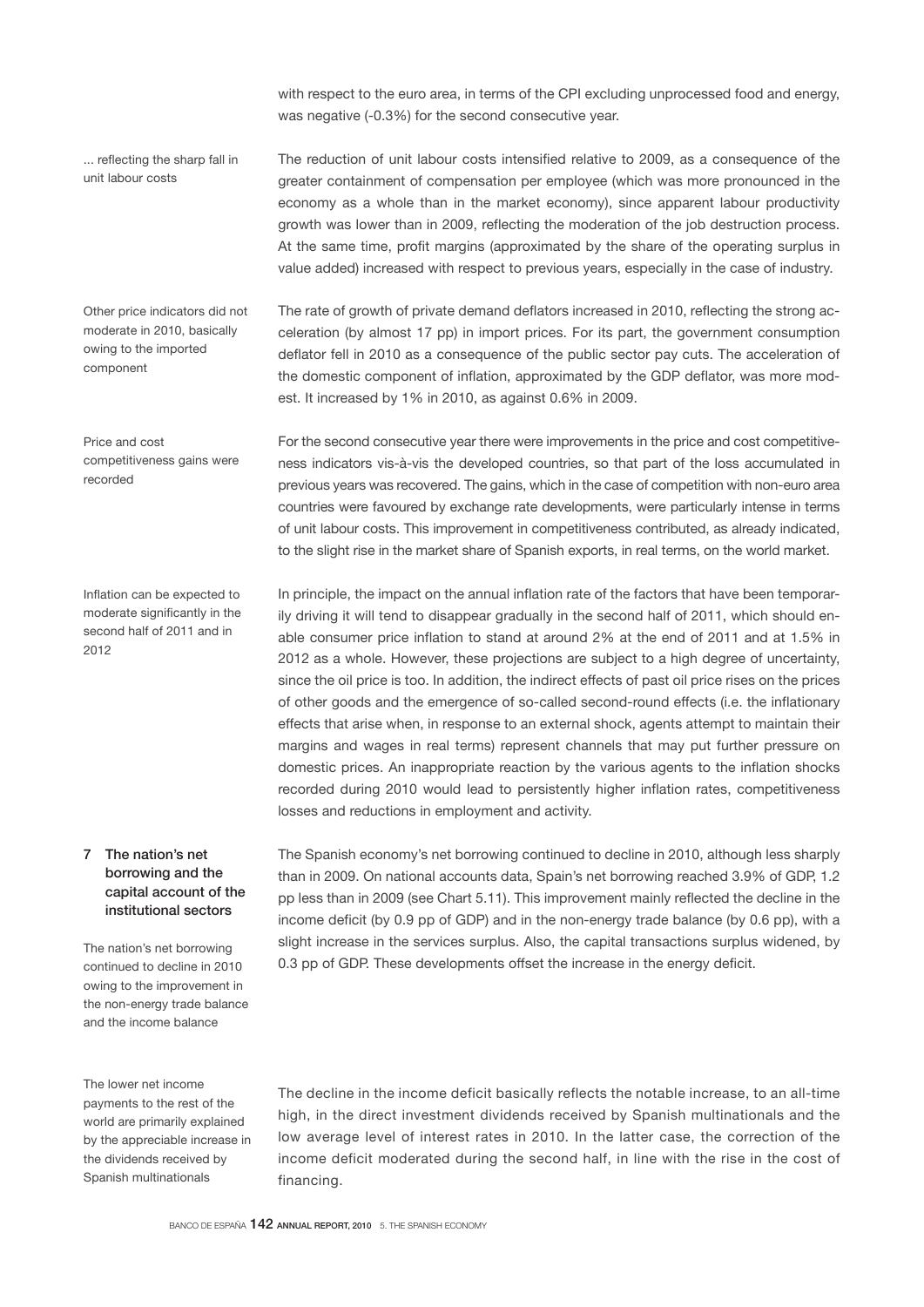# REST OF THE WORLD ACCOUNT CHART 5.11

ī

#### NET LENDING (+) OR NET BORROWING (-) OF THE NATION

#### EXTERNAL BALANCE OF OTHER TRANSACTIONS

% of GDP



SOURCES: INE, Departamento de Aduanas and Banco de España.

# SAVING, INVESTMENT AND NET LENDING OR NET BORROWING (a) CHART 5.12



NET LENDING (+) OR NET BORROWING (-) BY SECTOR



05 06 07 08 09 10 11 12

CAPITAL TRANSFERS **TOTAL INCOME AND TRANSFERS** 

CURRENT TRANSFERS **INCOME** 

SOURCES: ERUOSTAT, INE and Banco de España.

INTERNATIONAL COMPARISON (2010)

a Except for Spain, the 2010 data are forecasts of the European Commission.

**b** Gross capital formation.

c Gross saving.

The rise in the oil price and the increase in income payments abroad are not conducive to more significant declines in the external deficit in future

The lower public-sector net borrowing more than offset the reduction in the net lending of the non-financial private sector

The notable rise in oil prices in 2011, the magnitude and duration of which is subject to great uncertainty, and the upward trend in interest rates limit the margin for correction of the external deficit. Given the considerable dependence of the Spanish economy on imported goods, especially energy, and the interest burden entailed by the debt assumed in the past vis-à-vis the rest of the world, it is important to review through which channels additional and permanent corrections in the external deficit might be achieved (see Box 5.2).

The decline in the net borrowing of the Spanish economy in 2010 is explained by the fall in national investment (by 1.5 pp of GDP to 22.5%), which widely exceeded that in the gross national savings ratio (of 0.4 pp of GDP to 18.5%) (see Chart 5.12). It should be noted that the ratio of investment to GDP in Spain remains above that of the main European countries, despite the 8 pp decline in this ratio since 2007. In 2010 private-sector net lending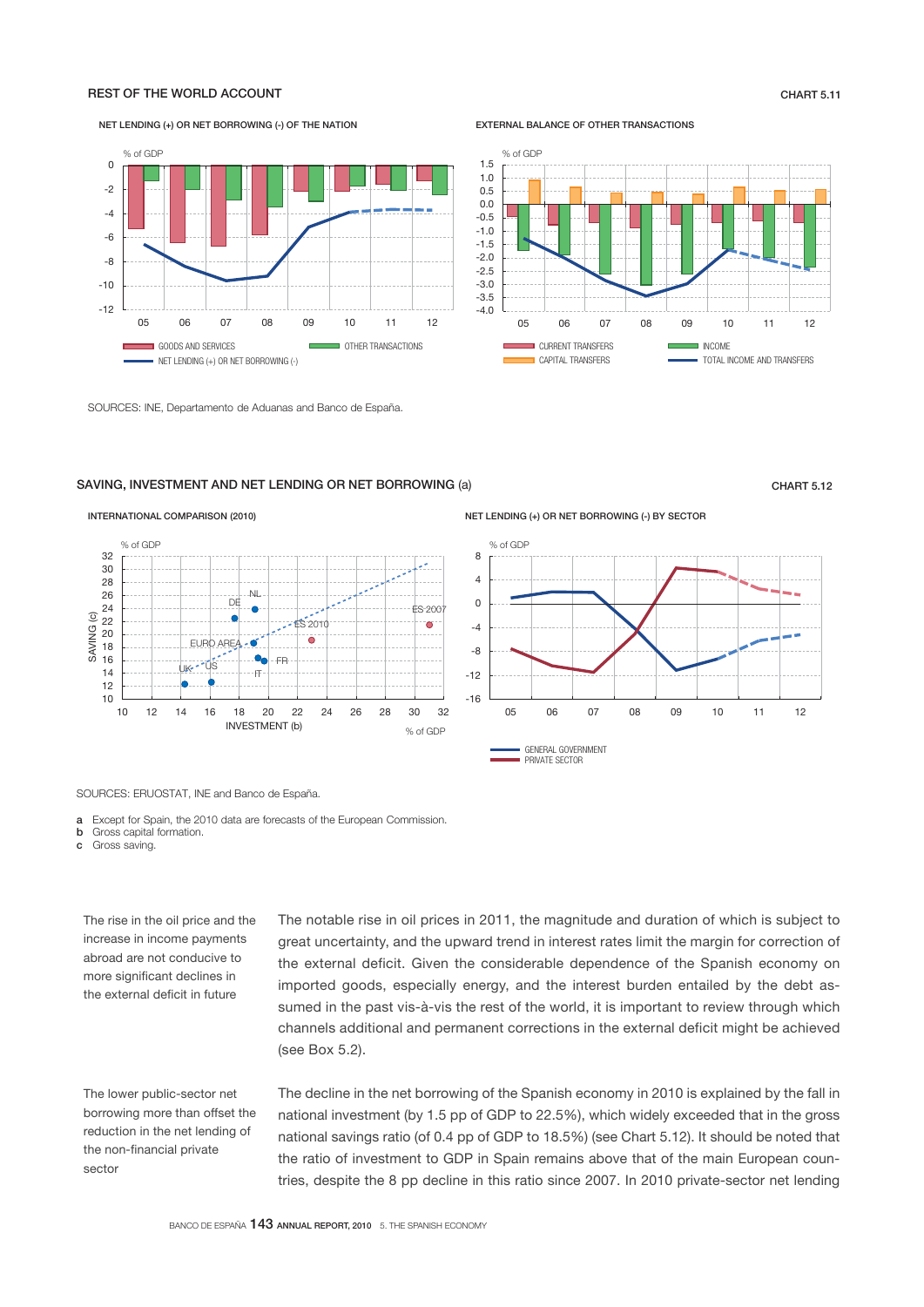### CHANNELS FOR CORRECTING THE SPANISH EXTERNAL DEFICIT **SPANISH CONSTANTS AND SEX SEX SEX SEX SEX SEX SPANISH CONSTANTS AND SEX SPANISH CONSTANTS AND SEX SPANISH CONSTANTS AND SEX SPANISH CONSTANTS AND SEX SPANISH CONSTANTS**

In 2010 the Spanish economy continued reducing its external deficit. On National Accounts data, net borrowing stood at 3.9% of GDP that year, 1.2 pp less than in 2009 and almost 6 pp down on the 2007 peak (see panel 1). This adjustment needs to continue, especially since Spain has built up a significant negative output gap, with a substantial decline in investment, which should lessen the resort to foreign saving. Further, in 2010 the primary external balance was still in deficit (2.2% of GDP), suggesting that, in the absence of vigorous growth in activity, the Spanish economy's international investment position (IIP) will remain strongly negative.

Some of the factors that have hindered the correction of the external deficit in 2010 Q2 point to the presence of certain weaknesses in the Spanish economy, which need to be addressed to achieve further and persistent reductions in the deficit. In 2010, net borrowing was affected by the higher payments to the rest of the world connected with the increase in

the energy bill. The rise in oil prices<sup>1</sup> and the Spanish economy's high dependence on imported energy inputs account for the significant deterioration in the energy balance that year, to 3.3% of GDP (0.8 pp more than in 2009). Also, the rapid response of other imports to the modest pick-up in final demand in 2010 suggests that the traditional high income elasticity of Spanish imports has not changed significantly during the downturn, although this aspect should be analysed with caution.<sup>2</sup> The buoyancy of exports and the slight increase in private consumption in 2010 – demand components with a greater import content than investment in construction – largely explain the recovery in purchases abroad that year (31% and 38% of the

# 1 THE NATION'S NET BORROWING

% of GDP

|                                       | 2007   | 2008   | 2009   | 2010   | 2011   | 2012   |
|---------------------------------------|--------|--------|--------|--------|--------|--------|
| Goods and services balance            | $-6.7$ | $-5.8$ | $-2.2$ | $-2.2$ | $-1.6$ | $-1.3$ |
| Energy balance                        | $-3.2$ | $-4.1$ | $-2.5$ | $-3.3$ | $-4.2$ | $-4.2$ |
| Non-energy goods and services balance | $-3.5$ | $-1.7$ | 0.4    | 1.1    | 2.6    | 2.9    |
| Income                                | $-2.6$ | $-3.0$ | $-2.6$ | $-1.7$ | $-2.0$ | $-2.3$ |
| Other                                 | $-0.3$ | $-0.4$ | $-0.4$ | 0.0    | $-0.1$ | $-0.1$ |
| Net borrowing                         | $-9.6$ | $-9.2$ | $-5.1$ | $-3.9$ | $-3.7$ | $-3.7$ |
| <b>MEMORANDUM ITEM:</b>               |        |        |        |        |        |        |
| Primary external balance              | $-7.0$ | $-6.2$ | $-2.5$ | $-2.2$ | $-1.7$ | $-1.4$ |

SOURCES: Departamento de Aduanas, INE and Banco de España.



#### 1 SHARE OF IMPORTS IN THE MAIN COMPONENTS OF FINAL DEMAND 2005

2 NET OIL IMPORTS Constant 2000 prices



SOURCES: International Energy Agency, Eurostat, INE and Banco de España.

a Banco de España calculations based on the Input-Output framework of the Spanish National Accounts.

<sup>1</sup> The price of Brent crude rose by 35% on average in 2010, after declining by 33% in 2009.

<sup>2</sup> Estimates of the income elasticity of Spanish goods imports for the period 1995-2010, based on parameters that change over time, point in this direction.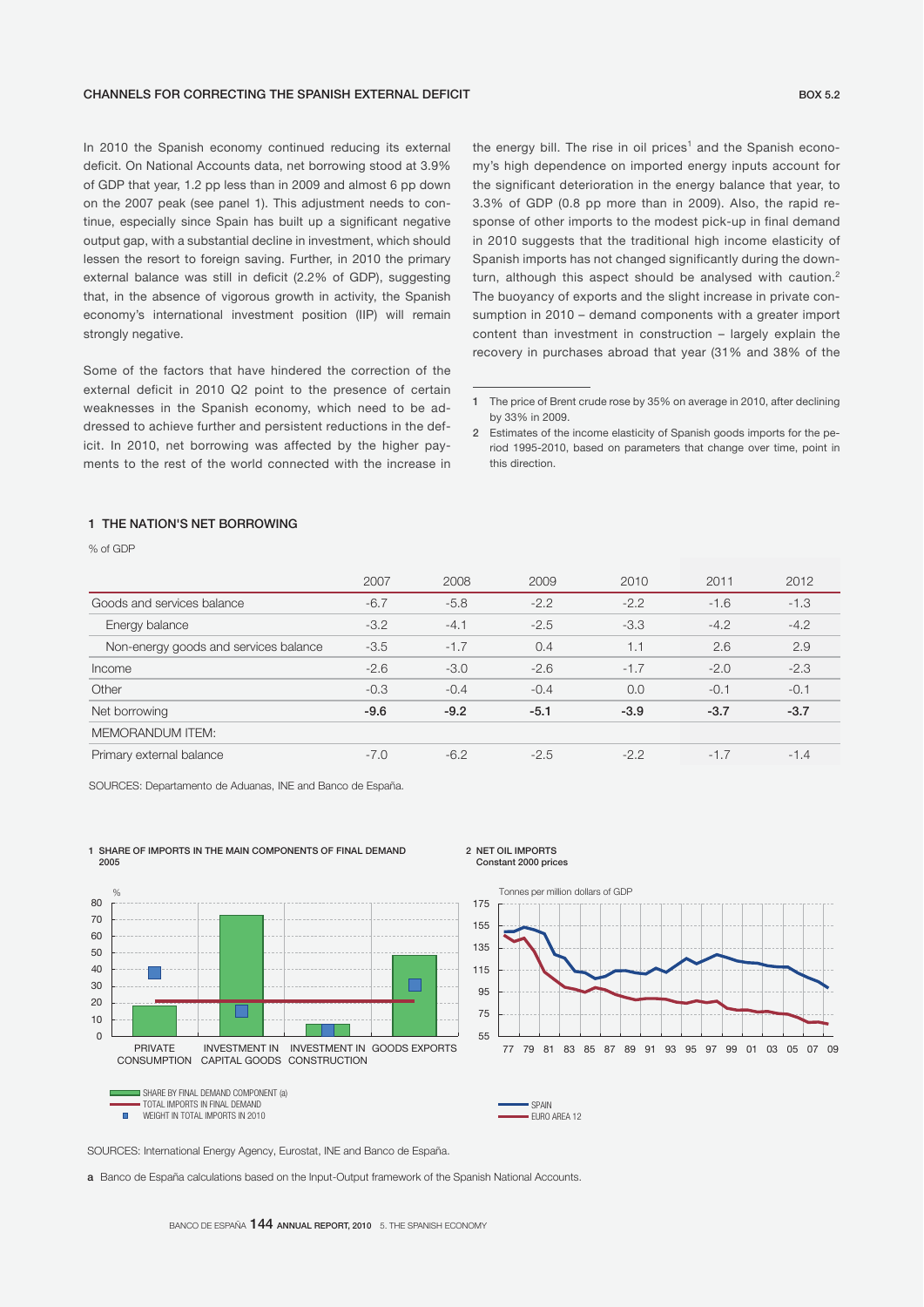total, respectively) $^3$  (see panel 1). All told, thanks to the strength of exports, boosted by the recovery in global trade and the gains in competitiveness made over the past two years, the trade surplus in non-energy goods and services increased in 2010 to 1.1% of GDP.

The forecasts for 2011 and 2012 indicate that the external deficit will narrow marginally, despite the fact that goods and services exports are expected to continue to perform well. The main obstacles to more rapid adjustment are, firstly, dearer oil (strongly affected by the growing geopolitical instability in the Arab world) and, secondly, the increase in the income deficit, owing to the rise in interest rates in the presence of a large negative IIP. Here it is worth reviewing the different channels through which the Spanish economy might correct its external deficit more quickly. Three possible channels for this improvement are gains in price-competitiveness, greater openness to foreign markets and a reduction in import dependence, in particular energy dependence.

Spanish monetary union membership makes it impossible to resort to competitive devaluations to make Spanish products cheaper on foreign markets, and make imports dearer. Accordingly, gains in price-competitiveness must be generated through productivity gains and price and wage moderation, which would be more readily attainable if measures were introduced to improve the workings of the markets for goods, services and productive factors. That would further allow an increase in those Spanish companies able to penetrate new markets, boosting the beneficial effects of gains in competitiveness on exports. Against this background, the Quarterly Macroeconometric Model of the Banco de España (MTBE)<sup>4</sup> has been enlisted to simulate the effect on the external deficit of a 1 pp reduction in relative export prices in both 2011 and 2012.<sup>5</sup> As

can be seen in panel 2, this measure would allow the external deficit to be reduced by 0.5 pp of GDP in 2012.

Export performance depends not only on how competitive exports are, but also on the intensity of the demand for them. The diversification of Spanish exports towards products with higher value-added and towards more dynamic markets would have a positive impact on their performance. In fact, were Spanish firms to progressively increase their sales to emerging countries so that Spanish export markets grew at a similar rate to world markets in 2011 and 2012 (i.e. by 7.5%, instead of the 6% projected), then according to the MTBE there would be an improvement in the nominal trade balance from the first year, which would reach 0.6 pp of GDP in 2012. To encourage the diversification of exports towards countries with dynamic demand, firms' access to culturally and geographically distant markets needs to be facilitated, and their establishment in such markets needs to be strengthened.

Finally, limiting the high degree of oil dependence, which ties the performance of the external balance to fluctuations in the price of crude, is crucial. Spain's oil imports per unit of GDP are much higher than for the euro area as a whole (see panel 2). Were this difference halved over the coming years, the energy deficit would be reduced by around half a percentage point of GDP. Hence, the measures necessary to permanently reduce such external energy dependence must not be delayed.<sup>6</sup>

To avoid the growing demand for goods and services imports hampering the correction of the external deficit during upswings it would also be desirable to reduce the high level of dependence on imports of goods with higher value-added and technology. Were the long-term income elasticity of Spanish imports to be reduced to similar levels to those observed in the large euro area countries, the favourable impact on the external balance of the above simulations would be much greater.

# 2 CUMULATIVE IMPACT ON SPAIN'S EXTERNAL DEFICIT OF DIFFERENT MEASURES

| 70 UI GIJP                                                          | 2011 | 2012 |
|---------------------------------------------------------------------|------|------|
| 1 Gains in price-competitiveness of 1% in 2011 and in 2012          | 0.3  | 0.5  |
| 2 Growth in Spain's export markets of 1.4% in 2011 and 1.6% in 2012 | 0.3  | 0.6  |
| 3 Progressive reduction of net oil imports                          | 0.2  | 0.5  |
| <b>TOTAL IMPACT</b>                                                 | 0.7  |      |

SOURCE: Banco de España.

 $\alpha$  cont

<sup>3</sup> These weights are based on the import content of each of the final demand components estimated using 2005 input-output tables.

<sup>4</sup> To perform this simulation, the price elasticity of exports was increased, in line with the estimates at a more disaggregated level, and the response of imports to changes in final demand was moderated.

<sup>5</sup> Given the weight of unit labour costs, mark-ups and inputs in the export price formation process, this reduction in prices could be achieved through a further decrease of 1.5 pp in ULCs and mark-ups in each one of these two years.

<sup>6</sup> The plan to step up energy saving and efficiency approved by the Council of Ministers on 4 March includes a number of proposals to achieve an estimated total saving on energy imports of €2.3 billion per annum.